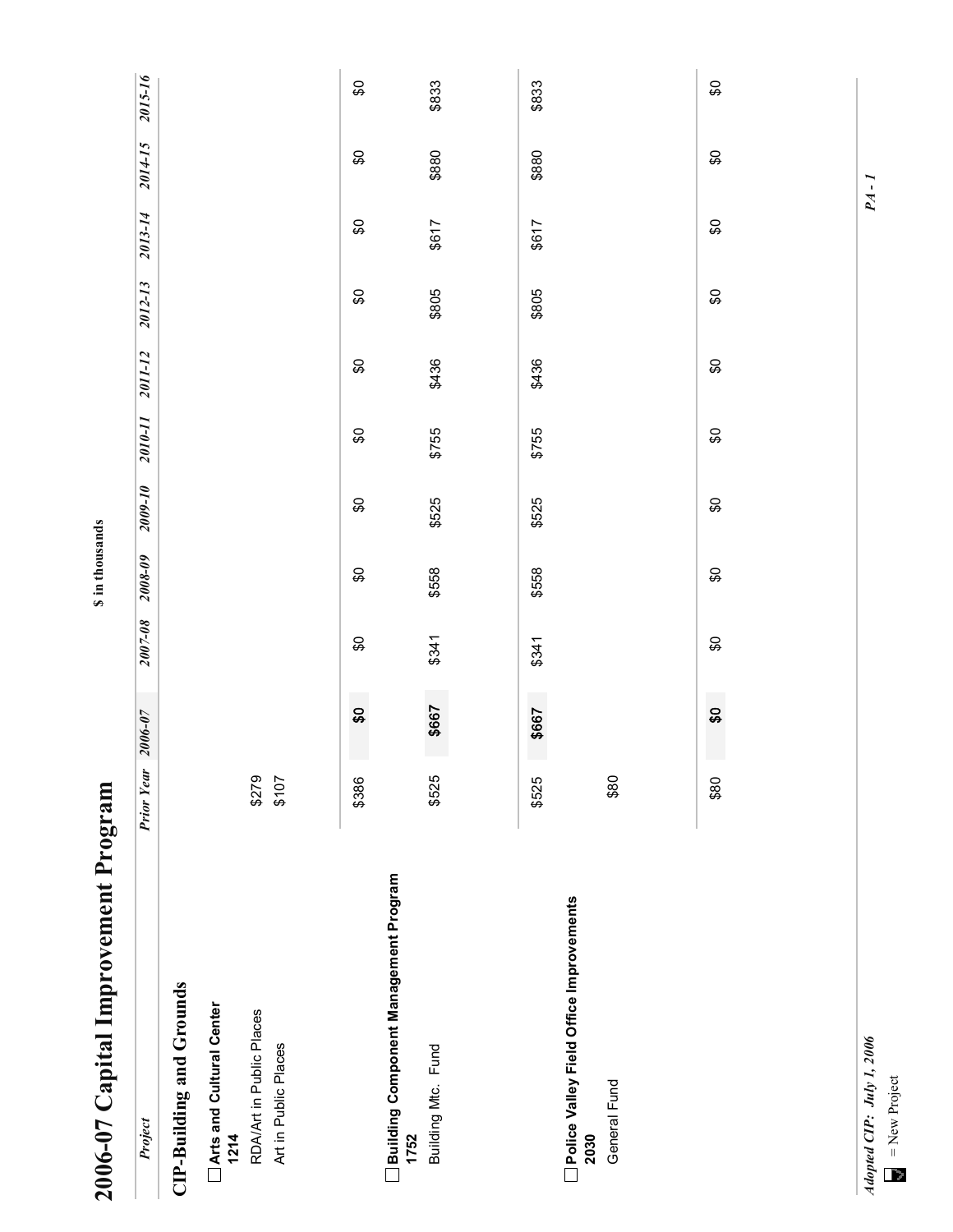| Project                                                                                       | <b>Prior Year</b> | $2006 - 07$           | $2007 - 08$ | $2008 - 09$               | 2009-10  | 2010-11 | 2011-12                   | 2012-13  | 2013-14  | 2014-15 | 2015-16  |
|-----------------------------------------------------------------------------------------------|-------------------|-----------------------|-------------|---------------------------|----------|---------|---------------------------|----------|----------|---------|----------|
| Centre Concord Roof Repairs<br>Parkland Fees-Zone B<br>2031                                   | \$450             |                       |             |                           |          |         |                           |          |          |         |          |
|                                                                                               | \$450             | $\pmb{\mathcal{G}}$   | \$          | \$                        | œ        | \$O     | \$O                       | \$       | \$       | \$      | \$       |
| ADA Transition Plan Update<br>2035                                                            |                   |                       |             |                           |          |         |                           |          |          |         |          |
| Parkland Fees-Zone A<br>Redevelopment<br>Gas Tax                                              |                   | \$40<br>\$120<br>\$80 |             |                           |          |         |                           |          |          |         |          |
|                                                                                               | œ                 | \$240                 | <b>G</b>    | $\mathbb{S}^{\mathbb{O}}$ | <b>C</b> | \$O     | $\boldsymbol{\mathsf{S}}$ | œ        | œ        | \$      | \$       |
|                                                                                               |                   |                       |             |                           |          |         |                           |          |          |         |          |
| Server & Telephone Room Halon System Replacement, Air Conditioning and Access Control<br>2038 |                   |                       |             |                           |          |         |                           |          |          |         |          |
| General Fund                                                                                  |                   | \$360                 |             |                           |          |         |                           |          |          |         |          |
|                                                                                               |                   |                       |             |                           |          |         |                           |          |          |         |          |
|                                                                                               | œ                 | \$360                 | œ           | œ                         | S        | \$O     | \$O                       | \$       | œ        | \$      | S        |
| Police Department Community Service Desk Security Enhancements<br>2039                        |                   |                       |             |                           |          |         |                           |          |          |         |          |
| General Fund                                                                                  |                   | \$19                  |             |                           |          |         |                           |          |          |         |          |
|                                                                                               |                   |                       |             |                           |          |         |                           |          |          |         |          |
|                                                                                               | œ                 | \$19                  | <b>C</b>    | <b>C</b>                  | SS,      | \$Ó     | \$Ó                       | <b>C</b> | <b>C</b> | \$      | <b>C</b> |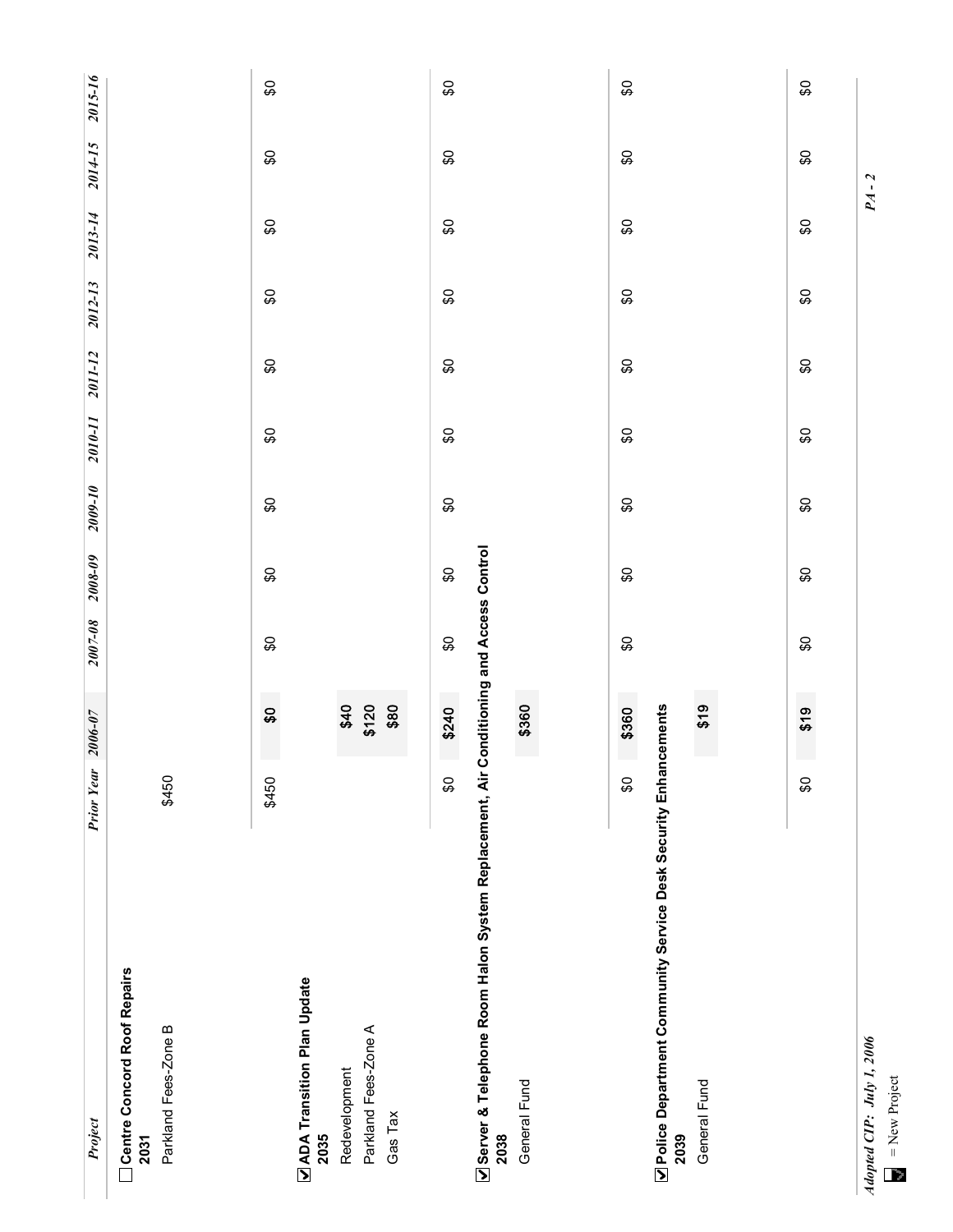| Project                                                      | <b>Prior Year</b> | 2006-07 |       |       | 2007-08 2008-09 2009-10 2010-11 2011-12 |       |       |       |       | 2012-13 2013-14 2014-15 2015-16 |       |
|--------------------------------------------------------------|-------------------|---------|-------|-------|-----------------------------------------|-------|-------|-------|-------|---------------------------------|-------|
| Building Component Management Implementation Project<br>2752 |                   |         |       |       |                                         |       |       |       |       |                                 |       |
| General Fund                                                 | \$200             |         |       |       |                                         |       |       |       |       |                                 |       |
| Building Mtc. Fund                                           | \$313             |         |       |       |                                         |       |       |       |       |                                 |       |
|                                                              |                   |         |       |       |                                         |       |       |       |       |                                 |       |
|                                                              | \$513             | င္တ     | SO    | S     | \$O                                     | \$O   | SO    | SS    | SO    | \$                              | S     |
| Subtotal CIP-Building and Grounds                            | \$1,953           | \$1,285 | \$341 | \$558 | \$525                                   | \$755 | \$436 | \$805 | \$617 | \$880                           | \$833 |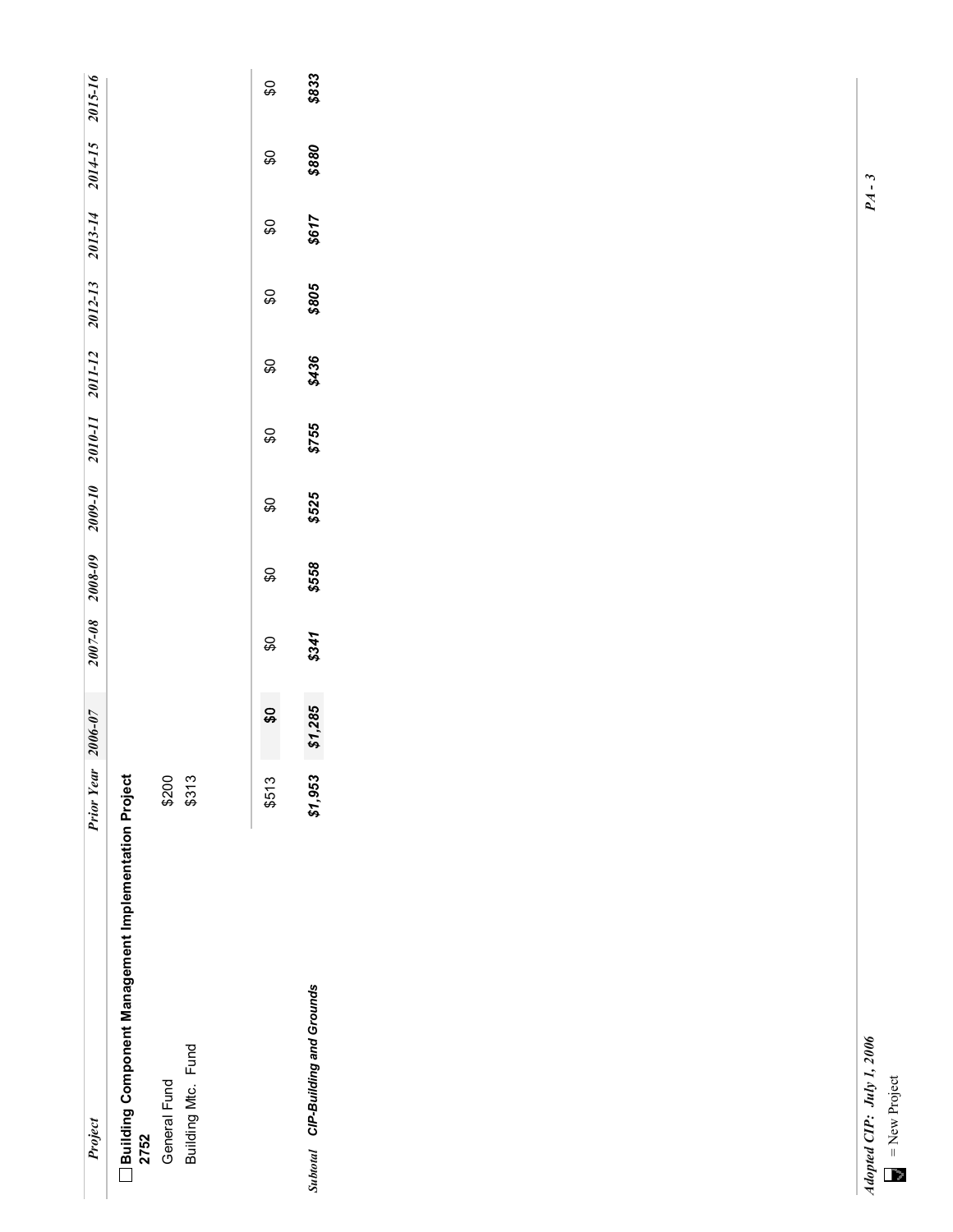| Project                                             | <b>Prior Year</b> | $2006 - 07$               | $2007 - 08$ | $2008 - 09$ | 01-6007 | 2010-11                   | 2011-12                   | 2012-13 | 2013-14  | 2014-15        | 2015-16 |
|-----------------------------------------------------|-------------------|---------------------------|-------------|-------------|---------|---------------------------|---------------------------|---------|----------|----------------|---------|
| CIP-CDBG                                            |                   |                           |             |             |         |                           |                           |         |          |                |         |
| □ Concord Housing Conservation Loan Program<br>1215 |                   |                           |             |             |         |                           |                           |         |          |                |         |
| Housing Conservation                                | \$180             | \$100                     | \$100       |             |         |                           |                           |         |          |                |         |
|                                                     |                   |                           |             |             |         |                           |                           |         |          |                |         |
|                                                     | \$180             | \$100                     | \$100       | œ           | \$      | $\boldsymbol{\mathsf{S}}$ | \$O                       | œ       | œ        | œ              | œ       |
| │Lead Based Paint Grant Program<br>1273             |                   |                           |             |             |         |                           |                           |         |          |                |         |
| CDBG                                                | \$70              |                           |             |             |         |                           |                           |         |          |                |         |
|                                                     |                   |                           |             |             |         |                           |                           |         |          |                |         |
|                                                     | \$70              | $\boldsymbol{\mathsf{S}}$ | œ           | \$          | œ       | $\boldsymbol{\mathsf{S}}$ | $\boldsymbol{\mathsf{S}}$ | œ       | S        | $\mathbb{S}^1$ | \$      |
| Rehabilitation of Concord Homes<br>1276             |                   |                           |             |             |         |                           |                           |         |          |                |         |
| CDBG                                                | \$21              | \$5                       | \$12        |             |         |                           |                           |         |          |                |         |
|                                                     |                   |                           |             |             |         |                           |                           |         |          |                |         |
|                                                     | \$21              | \$                        | \$12        | œ           | œ       | $\mathfrak{S}$            | $\boldsymbol{\mathsf{S}}$ | œ       | <b>C</b> | œ              | œ       |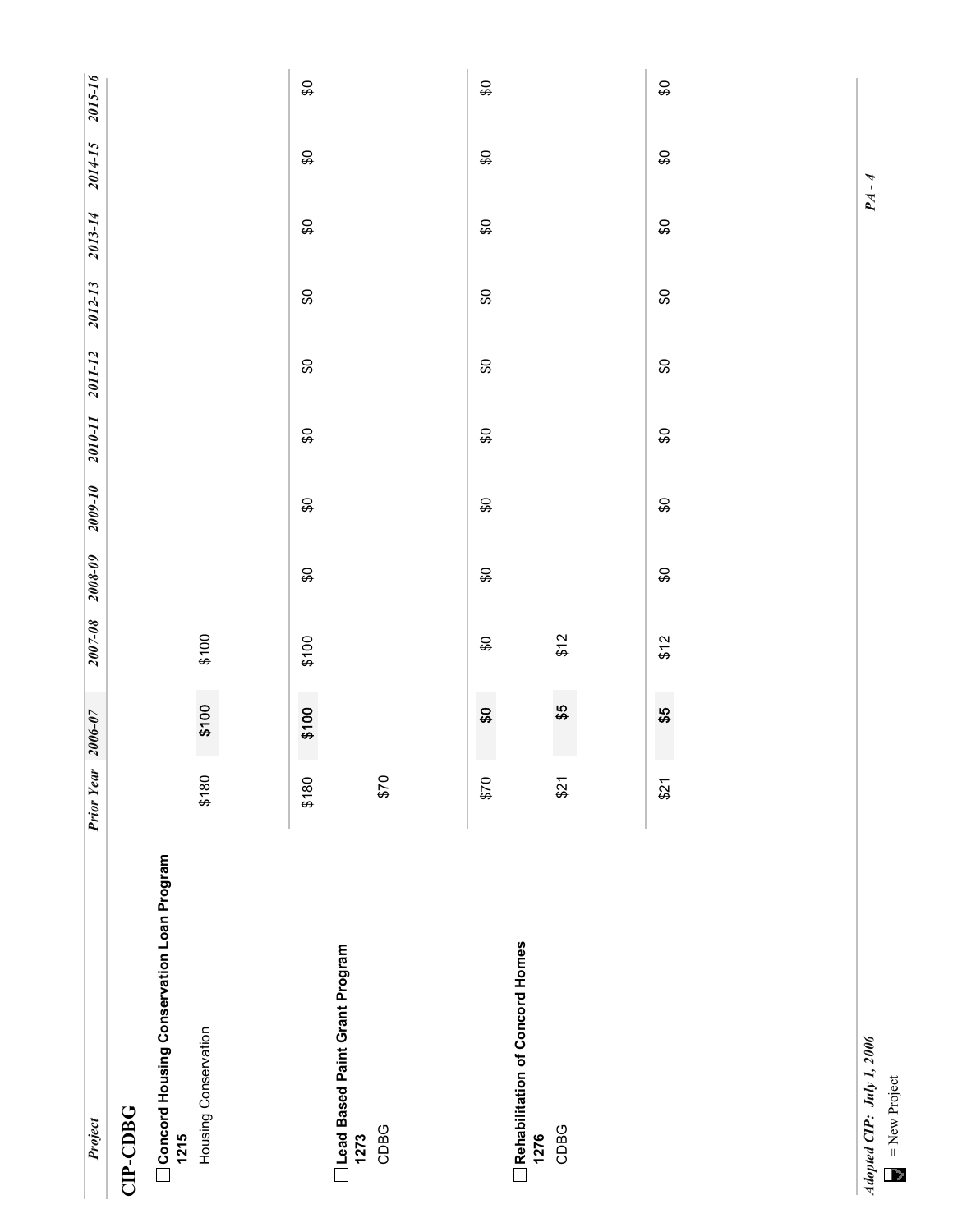| Project                                                                 | Prior Year | $2006 - 07$               | $2007 - 08$    | $2008 - 09$ | $2009 - 10$ | 2010-11 | 2011-12                   | 2012-13             | 2013-14 | 2014-15 | 2015-16 |
|-------------------------------------------------------------------------|------------|---------------------------|----------------|-------------|-------------|---------|---------------------------|---------------------|---------|---------|---------|
| __<br> Lakeside Apartments Children's Library & Community Room<br> 1277 |            |                           |                |             |             |         |                           |                     |         |         |         |
| CDBG                                                                    | \$50       |                           |                |             |             |         |                           |                     |         |         |         |
|                                                                         |            |                           |                |             |             |         |                           |                     |         |         |         |
|                                                                         | \$50       | $\boldsymbol{\mathsf{S}}$ | œ              | œ           | \$          | \$O     | $\mathfrak{S}$            | \$                  | œ       | \$      | œ       |
| Removal of Barriers to the Mobility Impaired<br>1284                    |            |                           |                |             |             |         |                           |                     |         |         |         |
| CDBG                                                                    | \$100      |                           |                |             |             |         |                           |                     |         |         |         |
| Gas Tax                                                                 | \$15       | $616$<br>\$10             | $6100$<br>\$10 |             |             |         |                           |                     |         |         |         |
|                                                                         |            |                           |                |             |             |         |                           |                     |         |         |         |
|                                                                         | \$115      | \$85                      | \$110          | S           | S           | \$      | \$O                       | S                   | S       | S       | S       |
| Curb, Gutter, & Sidewalk Repair Program<br>1285                         |            |                           |                |             |             |         |                           |                     |         |         |         |
| CDBG                                                                    | 6110       |                           |                |             |             |         |                           |                     |         |         |         |
| Gas Tax                                                                 | \$10       | $675$<br>\$10             | $018$<br>\$100 |             |             |         |                           |                     |         |         |         |
|                                                                         |            |                           |                |             |             |         |                           |                     |         |         |         |
|                                                                         | \$120      | \$85                      | \$110          | œ           | œ           | \$      | $\boldsymbol{\mathsf{S}}$ | œ                   | œ       | œ       | œ       |
| Bus Benches<br>2002                                                     |            |                           |                |             |             |         |                           |                     |         |         |         |
| CDBG                                                                    | \$25       |                           |                |             |             |         |                           |                     |         |         |         |
| General Fund                                                            | \$25       |                           |                |             |             |         |                           |                     |         |         |         |
|                                                                         |            |                           |                |             |             |         |                           |                     |         |         |         |
|                                                                         | \$50       | \$0                       | \$             | <b>C</b>    | <b>C</b>    | \$Ó     | \$Ó                       | $\pmb{\mathcal{Q}}$ | œ       | \$      | œ       |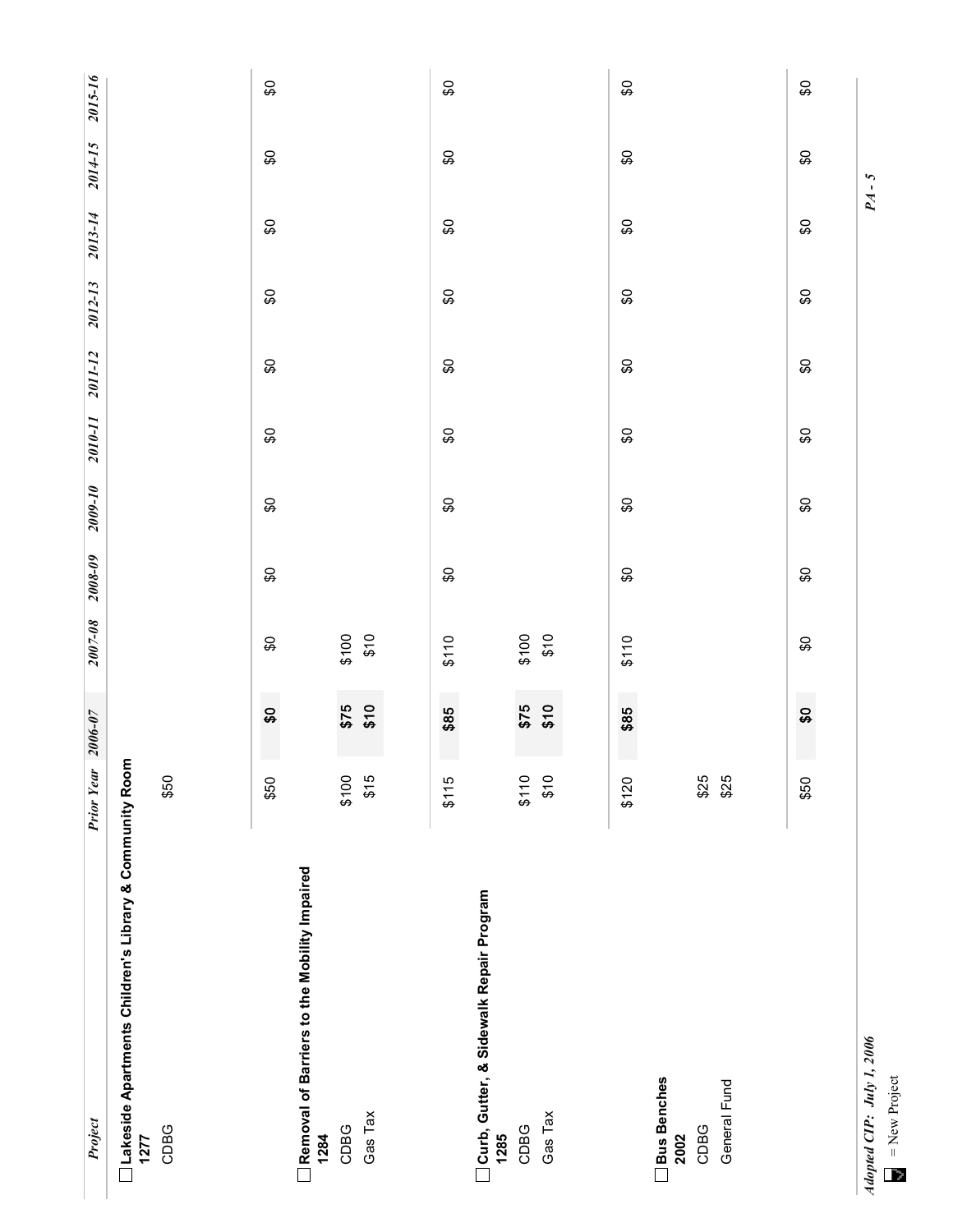| Project                                          | <b>Prior Year</b> | $2006 - 07$ |       |          |     |                           |                             |                             |     | 2007-08 2008-09 2009-10 2010-11 2011-12 2012-13 2013-14 2014-15 2015-16 |     |
|--------------------------------------------------|-------------------|-------------|-------|----------|-----|---------------------------|-----------------------------|-----------------------------|-----|-------------------------------------------------------------------------|-----|
| Community Youth Center Expansion<br>CDBG<br>2004 | \$25              |             |       |          |     |                           |                             |                             |     |                                                                         |     |
| Lead Based Paint Grant Program                   | \$25              | \$          | ₿     | \$O      | \$O | $\boldsymbol{\mathsf{S}}$ | \$O                         | œ                           | \$O | œ                                                                       | ₿   |
| CDBG<br>2016                                     | \$80              | \$20        | \$80  |          |     |                           |                             |                             |     |                                                                         |     |
|                                                  | \$80              | \$20        | \$80  | œ        | œ   | \$O                       | \$0                         | œ                           | \$O | œ                                                                       | œ   |
| Subtotal CIP-CDBG                                | \$711             | \$295       | \$412 | $\sigma$ | O\$ | 9\$                       | $\boldsymbol{\mathfrak{g}}$ | $\boldsymbol{\mathfrak{g}}$ | 98  | O\$                                                                     | O\$ |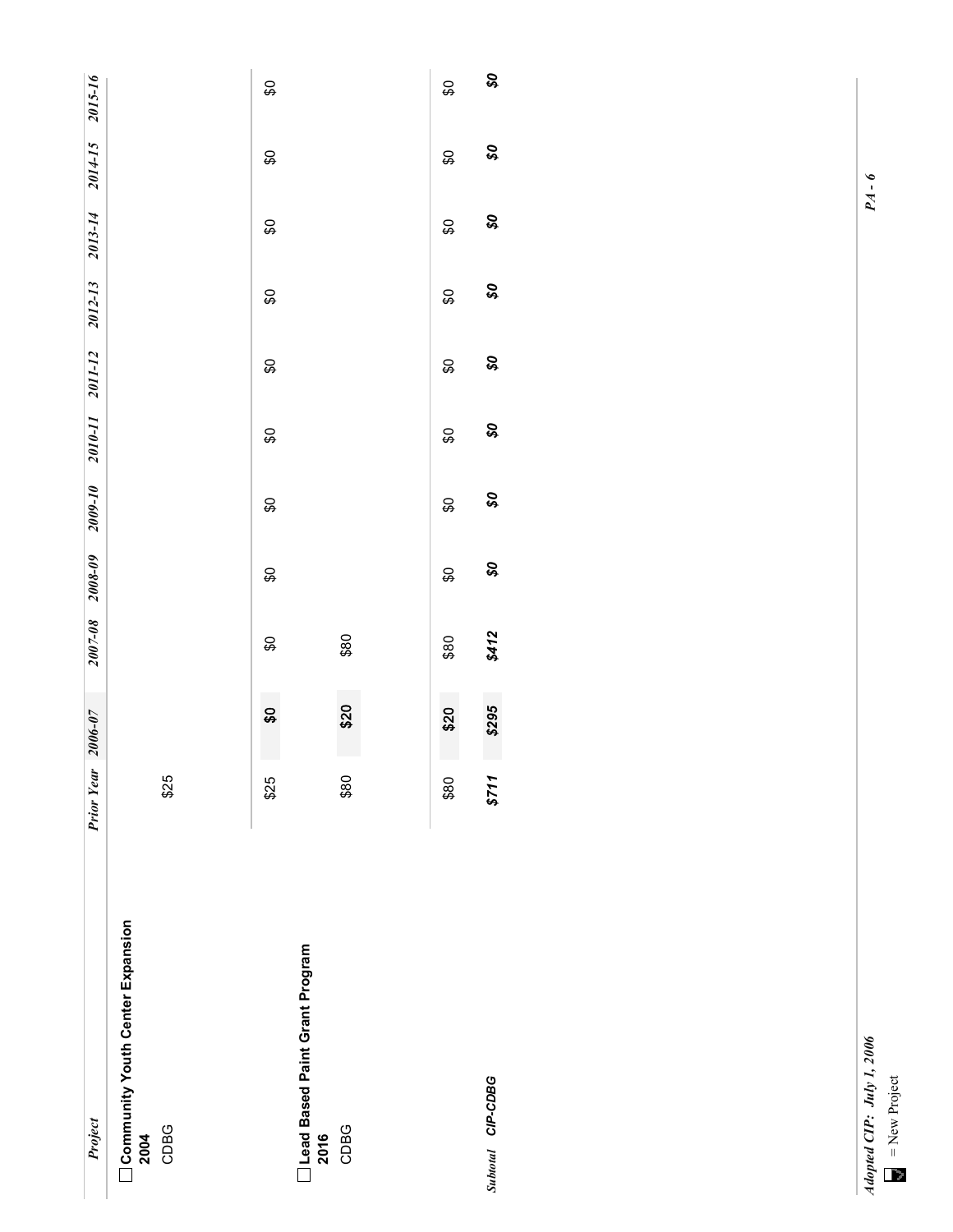| Project                                                          | <b>Prior Year</b> | $2006 - 07$         | $2007 - 08$ | $2008 - 09$ | $2009 - 10$ | 2010-11                   | 2011-12 | 2012-13 | 2013-14 | 2014-15             | 2015-16 |
|------------------------------------------------------------------|-------------------|---------------------|-------------|-------------|-------------|---------------------------|---------|---------|---------|---------------------|---------|
| <b>CIP-Drainage and Stormwater</b>                               |                   |                     |             |             |             |                           |         |         |         |                     |         |
| New NPDES Requirements<br>1221                                   |                   |                     |             |             |             |                           |         |         |         |                     |         |
| Storm Water                                                      | \$458             |                     |             |             |             |                           |         |         |         |                     |         |
| General Fund                                                     | \$195             | \$75                | \$75        | \$75        | \$150       | \$150                     | \$150   | \$150   | \$150   | \$150               | \$150   |
|                                                                  |                   |                     |             |             |             |                           |         |         |         |                     |         |
|                                                                  | \$653             | \$75                | \$75        | \$75        | \$150       | \$150                     | \$150   | \$150   | \$150   | \$150               | \$150   |
| Storm Drainage Facility Replacement/Installation/Repairs<br>1785 |                   |                     |             |             |             |                           |         |         |         |                     |         |
| Storm Water                                                      | \$263             |                     |             |             |             |                           |         |         |         |                     |         |
|                                                                  |                   |                     |             |             |             |                           |         |         |         |                     |         |
|                                                                  |                   |                     |             |             |             |                           |         |         |         |                     |         |
|                                                                  | \$263             | $\pmb{\mathcal{Q}}$ | œ           | œ           | œ           | $\boldsymbol{\mathsf{S}}$ | œ       | œ       | œ       | $\pmb{\mathcal{G}}$ | œ       |
| <b>Creek Drainage Improvements and Detention Basin</b><br>1833   |                   |                     |             |             |             |                           |         |         |         |                     |         |
| Storm Water                                                      | \$327             |                     |             |             |             |                           |         |         |         |                     |         |
| Developer Contribution                                           |                   | \$82                |             |             |             |                           |         |         |         |                     |         |
| General Fund                                                     | \$205             |                     |             |             |             |                           |         |         |         |                     |         |
| Drainage Fees                                                    | \$421             |                     |             |             |             |                           |         |         |         |                     |         |
|                                                                  | \$954             | \$82                | \$          | S           | œ           | $\mathfrak{S}$            | \$      | œ       | œ       | \$                  | œ       |
|                                                                  |                   |                     |             |             |             |                           |         |         |         |                     |         |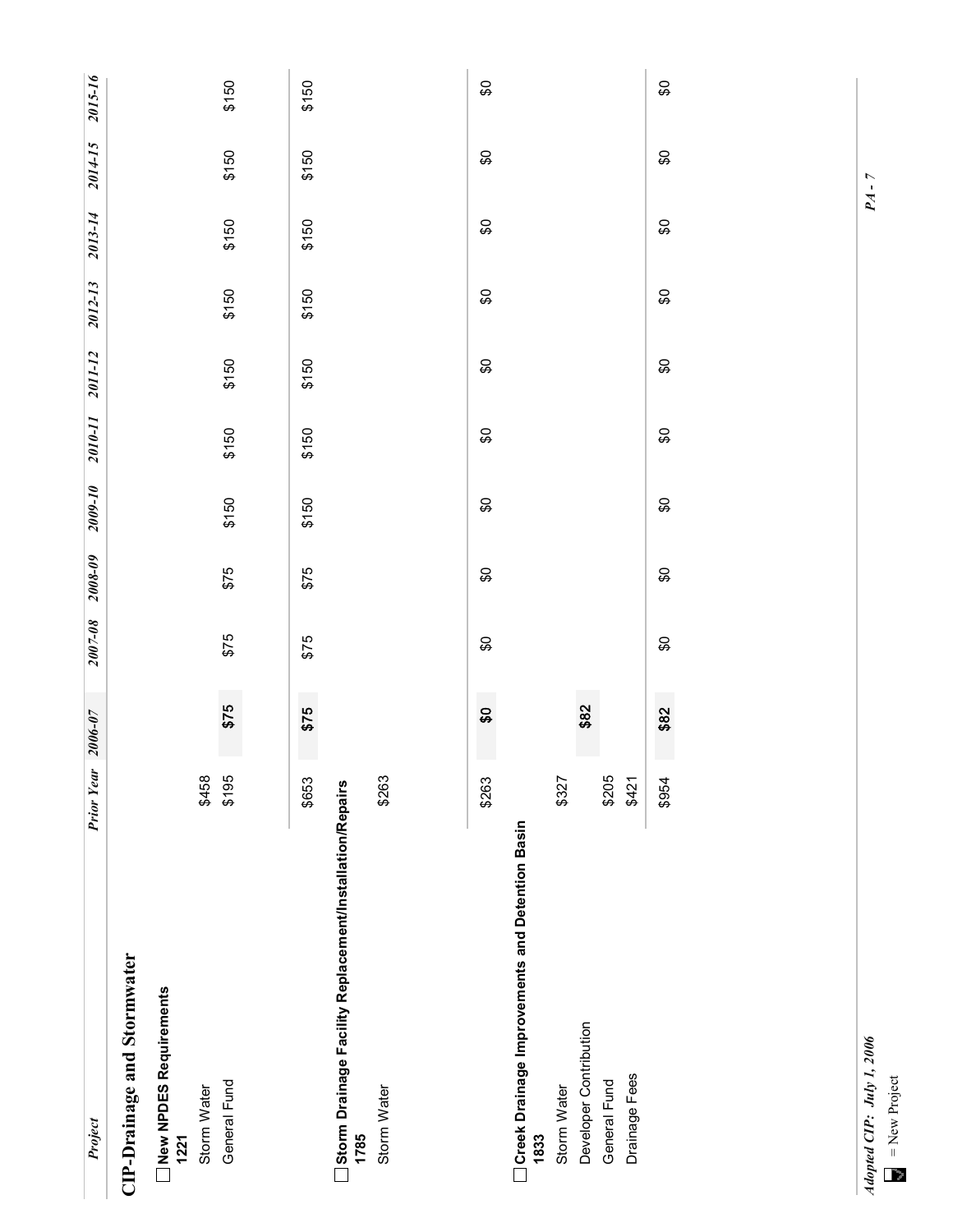| Project                                            | <b>Prior Year</b> | $2006 - 07$             | $2007 - 08$ | $2008 - 09$ | $2009 - 10$ | 2010-11 | 2011-12                   | 2012-13 | 2013-14 | 2014-15 | 2015-16 |
|----------------------------------------------------|-------------------|-------------------------|-------------|-------------|-------------|---------|---------------------------|---------|---------|---------|---------|
| <b>Lillian Drive Drainage Improvements</b><br>2005 |                   |                         |             |             |             |         |                           |         |         |         |         |
| Gas Tax                                            | \$254             |                         |             |             |             |         |                           |         |         |         |         |
| Storm Drain 7 Fund 493                             | \$23              |                         |             |             |             |         |                           |         |         |         |         |
|                                                    | \$277             | \$                      | œ           | œ           | œ           | \$      | \$O                       | œ       | œ       | S)      | œ       |
| Kona Kai Storm Drain<br>2006                       |                   |                         |             |             |             |         |                           |         |         |         |         |
| Drainage Area 90                                   | \$132             |                         |             |             |             |         |                           |         |         |         |         |
| Drainage Zone 23/24                                |                   | $$162$<br>$$3$<br>$$60$ |             |             |             |         |                           |         |         |         |         |
| Measure C Local                                    |                   |                         |             |             |             |         |                           |         |         |         |         |
|                                                    | \$132             | \$224                   | œ           | œ           | SO,         | \$O     | $\boldsymbol{\mathsf{S}}$ | œ       | œ       | œ       | \$O     |
| Drainage Studies<br>2040                           |                   |                         |             |             |             |         |                           |         |         |         |         |
| Gas Tax                                            |                   | \$15                    | \$15        | \$15        |             |         |                           |         |         |         |         |
|                                                    |                   |                         |             |             |             |         |                           |         |         |         |         |
|                                                    | S                 | \$15                    | \$15        | \$15        | œ           | \$O     | \$O                       | œ       | œ       | œ       | œ       |
| Subtotal CIP-Drainage and Stormwater               | \$422,858         | \$396                   | \$90        | \$90        | \$150       | \$150   | \$150                     | \$150   | \$150   | \$150   | \$150   |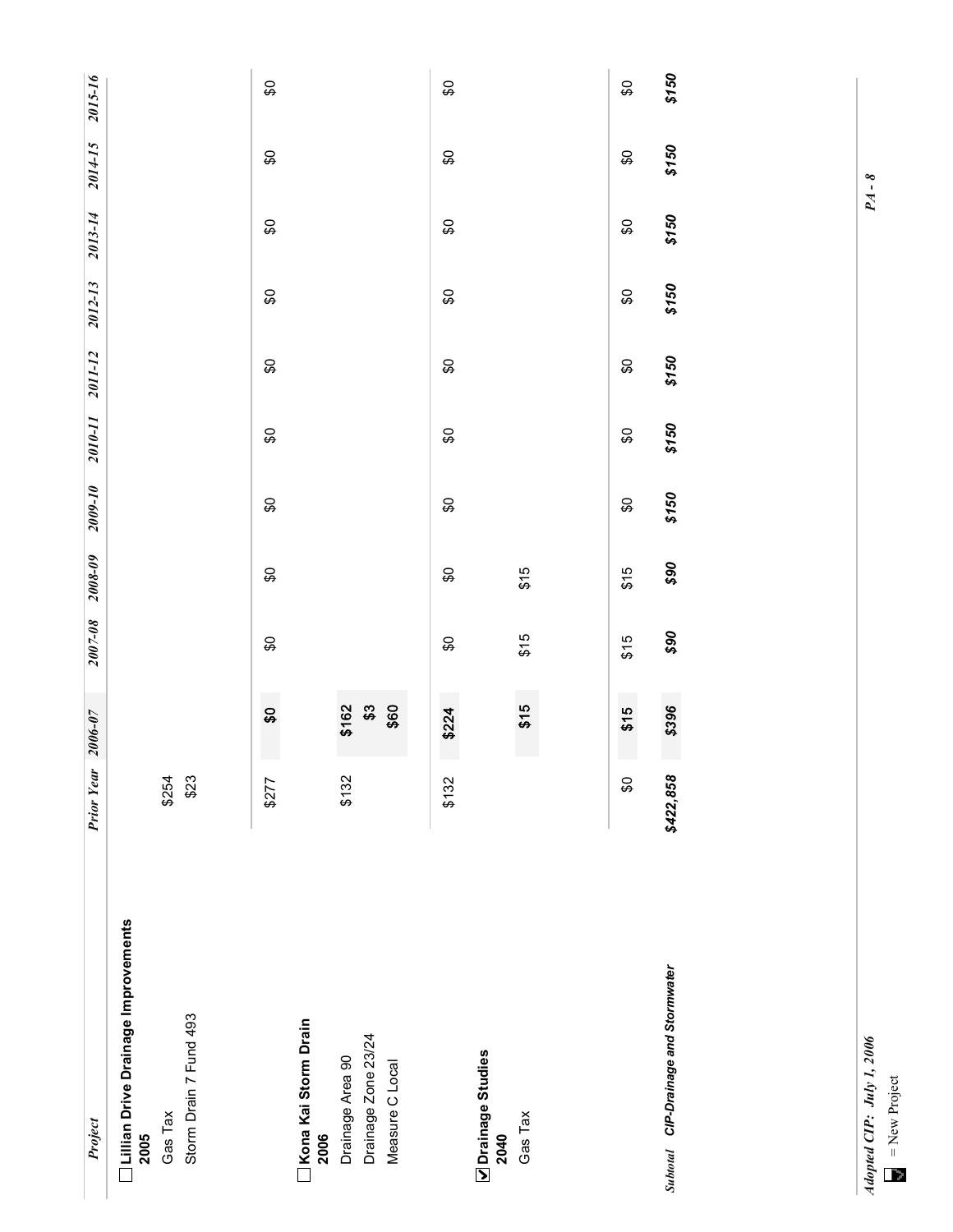| Project                                   | <b>Prior Year</b> | $2006 - 07$               | $2007 - 08$ | $2008 - 09$ | 2009-10 | 2010-11                   | 2011-12        | 2012-13     | 2013-14 | 2014-15 | 2015-16   |
|-------------------------------------------|-------------------|---------------------------|-------------|-------------|---------|---------------------------|----------------|-------------|---------|---------|-----------|
| <b>CIP-Golf Course</b>                    |                   |                           |             |             |         |                           |                |             |         |         |           |
| Cart Barn Electrical Improvements<br>2058 |                   |                           |             |             |         |                           |                |             |         |         |           |
| Golf Course Enterprise                    |                   | \$38                      | \$115       |             |         |                           |                |             |         |         |           |
| Golf Course Greens Replacement            | œ                 | e i<br>\$38               | \$115       | \$          | \$      | \$O                       | \$O            | \$          | \$      | \$O     | œ         |
| Golf Course Enterprise<br>GC-003          |                   |                           |             |             | \$98    |                           |                |             |         |         |           |
| Golf Course Irrigation Improvements       | \$                | $\pmb{\mathfrak{g}}$      | œ           | œ           | \$98    | $\boldsymbol{\mathsf{S}}$ | \$O            | œ           | \$      | \$O     | œ         |
| Golf Course Enterprise<br>GC-303          |                   |                           |             |             | \$189   |                           |                |             |         |         |           |
|                                           | S                 | $\boldsymbol{\mathsf{S}}$ | œ           | œ           | \$189   | \$O                       | \$O            | S)          | œ       | \$      | \$O       |
| Subtotal CIP-Golf Course                  | O\$               | \$38                      | \$115       | OS.         | \$287   | $\sigma$ \$               | $\mathfrak{G}$ | $\sigma$ \$ | SQ      | SQ      | <b>CS</b> |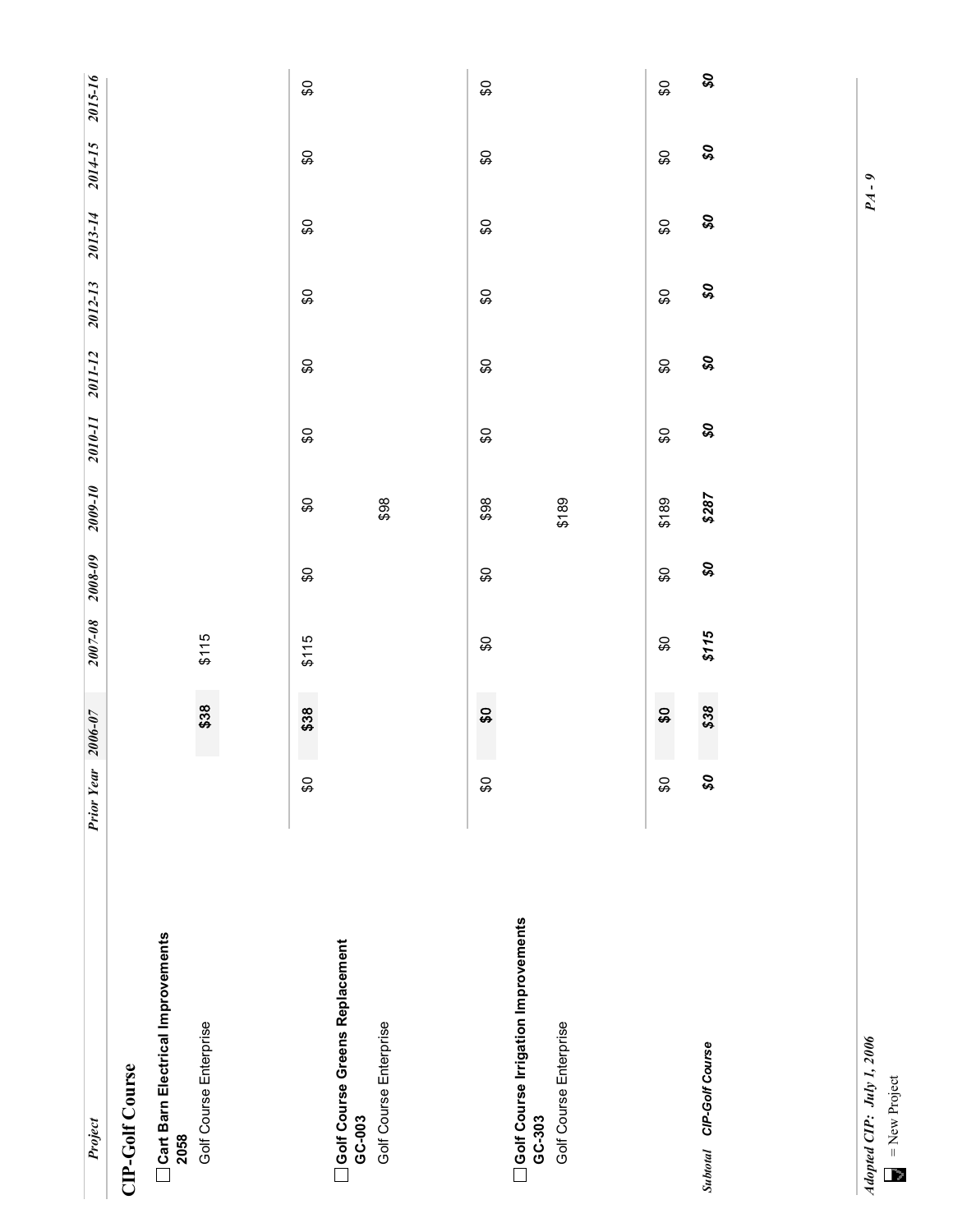| Project                                            | <b>Prior Year</b> | $2006 - 07$ | $2007 - 08$ | $2008 - 09$ | 2009-10 | 2010-11        | 2011-12 | 2012-13 | 2013-14 | 2014-15        | 2015-16 |
|----------------------------------------------------|-------------------|-------------|-------------|-------------|---------|----------------|---------|---------|---------|----------------|---------|
| <b>CIP-Miscellaneous</b>                           |                   |             |             |             |         |                |         |         |         |                |         |
| □ Zoning Ordinance and General Plan Update<br>1015 |                   |             |             |             |         |                |         |         |         |                |         |
| Redevelopment                                      | \$619             | \$230       | \$50        |             |         |                |         |         |         |                |         |
| Senior Transportation<br>1016                      | \$619             | \$230       | \$50        | œ           | œ       | $\mathfrak{S}$ | \$O     | œ       | œ       | $\mathfrak{S}$ | œ       |
| General Fund                                       | \$150             | \$25        | \$25        | \$25        | \$25    | \$25           | \$25    | \$25    | \$25    | \$25           | \$25    |
|                                                    | \$150             | \$25        | \$25        | \$25        | \$25    | \$25           | \$25    | \$25    | \$25    | \$25           | \$25    |
| California Symphony<br>1073                        |                   |             |             |             |         |                |         |         |         |                |         |
| Pavilion Management Account                        | \$30              | \$30        |             |             |         |                |         |         |         |                |         |
|                                                    | \$30              | \$30        | œ           | œ           | œ       | $\mathfrak{S}$ | \$Ó     | \$      | \$      | $\mathfrak{S}$ | \$      |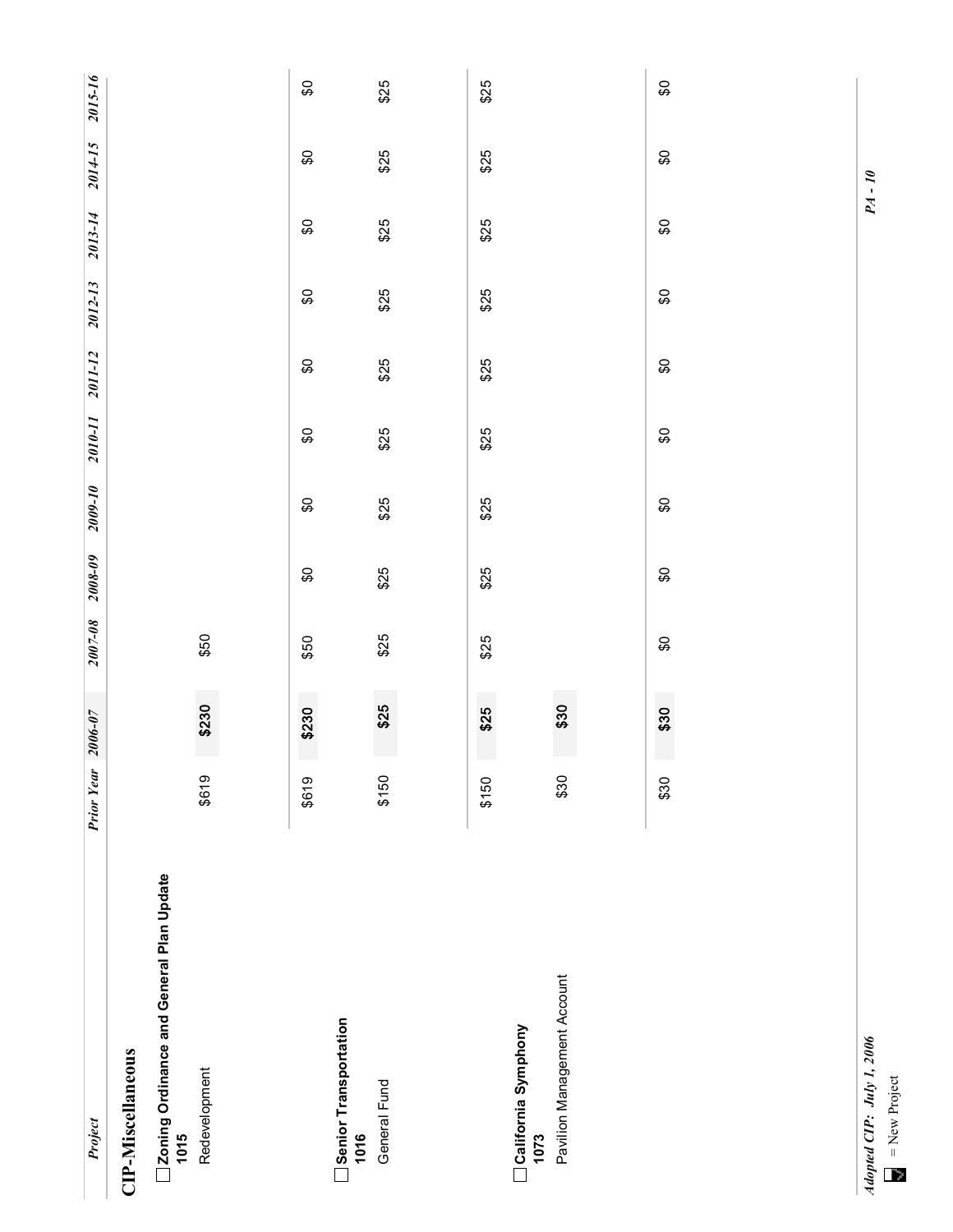| Project                                                 | <b>Prior Year</b> | $2006 - 07$ | $2007 - 08$ | $2008 - 09$ | 2009-10 | 2010-11        | 2011-12        | 2012-13 | 2013-14 | 2014-15 | 2015-16        |
|---------------------------------------------------------|-------------------|-------------|-------------|-------------|---------|----------------|----------------|---------|---------|---------|----------------|
| Groundwater Monitoring at City Corporation Yard<br>1095 |                   |             |             |             |         |                |                |         |         |         |                |
| General Fund                                            | \$260             | \$35        | \$50        |             |         |                |                |         |         |         |                |
| City Government Channel Programming & Support<br>1103   | \$260             | \$35        | \$50        | \$O         | S       | $\mathfrak{S}$ | \$O            | \$      | œ       | \$      | \$O            |
| General Fund                                            | \$268             | \$73        | \$75        | \$78        | \$80    | \$82           | \$85           | \$87    | \$90    | \$93    | \$95           |
| Police and Public Works Radio Replacement<br>1163       | \$268             | \$73        | \$75        | \$78        | \$80    | \$82           | \$85           | \$87    | \$90    | \$93    | \$95           |
| Technology Replacement Fund                             | \$180             | \$180       | \$180       | \$180       | \$180   | \$180          | \$180          | \$180   | \$180   | \$180   | \$180          |
| Innovation Program                                      | \$180             | \$180       | \$180       | \$180       | \$180   | \$180          | \$180          | \$180   | \$180   | \$180   | \$180          |
| General Fund<br>1164                                    | \$559             | \$50        | \$50        | \$50        | \$50    |                |                |         |         |         |                |
|                                                         | \$559             | \$50        | \$50        | \$50        | \$50    | \$O            | $\mathfrak{S}$ | œ       | œ       | œ       | $\mathfrak{S}$ |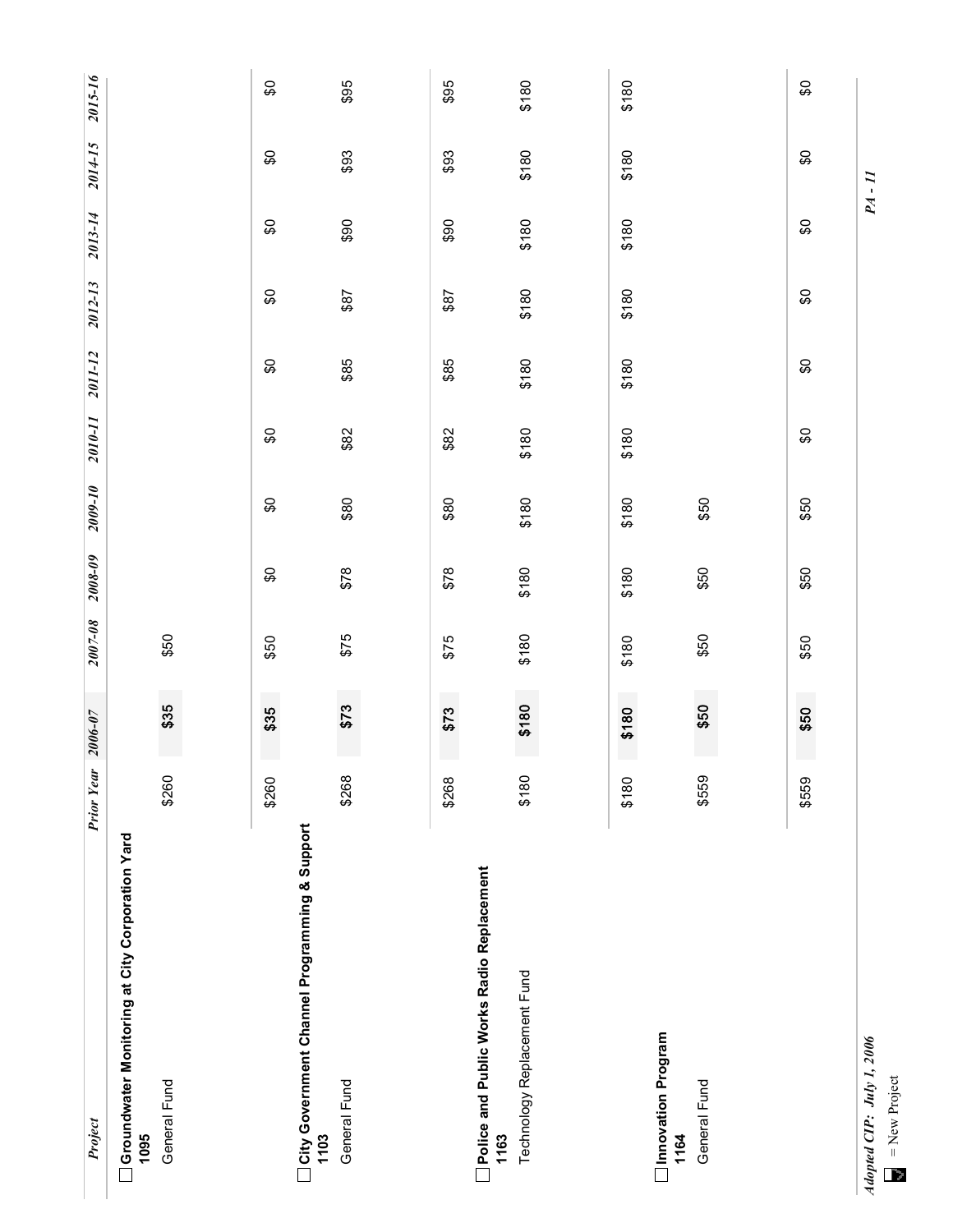| Project                                                                                  | <b>Prior Year</b> | $2006 - 07$                                 | $2007 - 08$    | $2008 - 09$ | 2009-10 | 2010-11 | 2011-12        | 2012-13 | 2013-14 | 2014-15        | 2015-16 |
|------------------------------------------------------------------------------------------|-------------------|---------------------------------------------|----------------|-------------|---------|---------|----------------|---------|---------|----------------|---------|
| HRIS/Financial Information System<br>Technology Replacement Fund<br>General Fund<br>1252 | \$800<br>\$150    |                                             |                |             |         |         |                |         |         |                |         |
| HR/Finance Backfill Costs                                                                | \$950             | <b>SQ</b>                                   | œ              | œ           | œ       | \$O     | \$O            | œ       | œ       | œ              | \$      |
| General Fund<br>1253                                                                     | \$443             |                                             |                |             |         |         |                |         |         |                |         |
| Disaster Recovery & Business Continuity Plan                                             | \$443             | <b>College</b><br>$\boldsymbol{\mathsf{S}}$ | $\mathfrak{S}$ | œ           | œ       | \$O     | $\mathfrak{S}$ | œ       | \$      | œ              | \$      |
| General Fund<br>1287                                                                     | \$394             |                                             |                |             |         |         |                |         |         |                |         |
| Concord Jazz Festival<br>1298                                                            | \$394             | \$0                                         | œ              | \$          | œ       | \$O     | \$O            | \$      | \$      | œ              | \$      |
| Pavilion Management Account                                                              | \$40              |                                             |                |             |         |         |                |         |         |                |         |
|                                                                                          | \$40              | e i<br>$\overline{\mathbf{3}}$              | $\mathbb{S}^1$ | \$          | œ       | \$Ó     | \$Ó            | \$      | \$      | $\mathfrak{S}$ | \$      |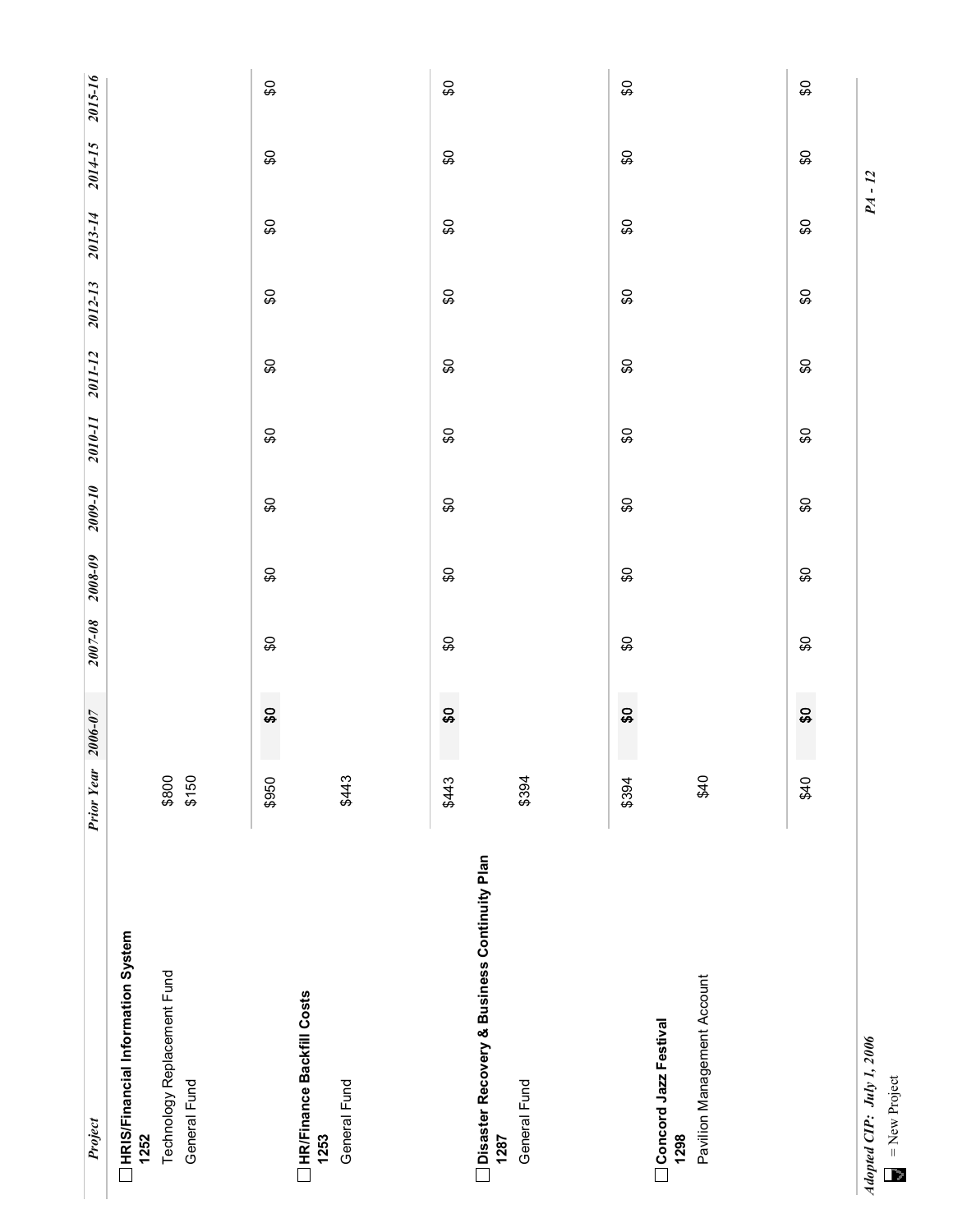| Project                                                | <b>Prior Year</b> | $2006 - 07$               | $2007 - 08$ | $2008 - 09$                  | $2009 - 10$    | 2010-11 | 2011-12 | 2012-13                     | 2013-14 | 2014-15                      | 2015-16 |
|--------------------------------------------------------|-------------------|---------------------------|-------------|------------------------------|----------------|---------|---------|-----------------------------|---------|------------------------------|---------|
| City Wide Technology Hardware and Software Replacement |                   |                           |             |                              |                |         |         |                             |         |                              |         |
| 1727                                                   |                   |                           |             |                              |                |         |         |                             |         |                              |         |
| Technology Replacement Fund                            | \$686             | \$458                     | \$540       | \$1,164                      | \$570          | \$788   | 61,25   | \$593                       | \$799   | \$512                        | \$888   |
|                                                        |                   |                           |             |                              |                |         |         |                             |         |                              |         |
|                                                        | \$686             | \$458                     | \$540       | \$1,164                      | \$570          | \$788   | \$719   | \$593                       | \$799   | \$512                        | \$888   |
| Police CAD/RMS Hardware and Software Replacement       |                   |                           |             |                              |                |         |         |                             |         |                              |         |
| 1728                                                   |                   |                           |             |                              |                |         |         |                             |         |                              |         |
| Technology Replacement Fund                            | \$1,053           |                           | \$500       |                              |                |         |         |                             |         |                              | \$1,500 |
|                                                        |                   |                           |             |                              |                |         |         |                             |         |                              |         |
|                                                        | \$1,053           | $\boldsymbol{\mathsf{S}}$ | \$500       | œ                            | œ              | \$O     | \$O     | œ                           | œ       | \$O                          | \$1,500 |
| Video Hardware and Software Replacement<br>1795        |                   |                           |             |                              |                |         |         |                             |         |                              |         |
| Technology Replacement Fund                            | \$43              | 57                        | 57          | $\overleftarrow{\mathbf{e}}$ | $\mathfrak{A}$ | \$50    | \$54    | $\boldsymbol{\mathfrak{S}}$ | \$96    | $\overleftarrow{\mathbf{e}}$ | 610     |
|                                                        |                   |                           |             |                              |                |         |         |                             |         |                              |         |
|                                                        | \$43              | $\overline{\mathbf{3}}$   | $\sqrt{3}$  | $\overleftarrow{\mathbf{e}}$ | $\mathfrak{A}$ | \$50    | \$54    | $\boldsymbol{\mathfrak{g}}$ | \$96    | $\overleftarrow{S}$          | \$10    |
| Fleet Replacement Fund<br>1811                         |                   |                           |             |                              |                |         |         |                             |         |                              |         |
| Fleet Replacement Fund                                 | \$924             | \$802                     | \$840       | \$999                        | \$1,078        | \$929   | \$906   | \$772                       | \$698   | \$835                        | \$1,012 |
|                                                        |                   |                           |             |                              |                |         |         |                             |         |                              |         |
|                                                        |                   |                           |             |                              |                |         |         | \$772                       |         |                              |         |
|                                                        | \$924             | \$802                     | \$840       | \$999                        | \$1,078        | \$929   | \$906   |                             | \$698   | \$835                        | \$1,012 |
| Adopted CIP: July 1, 2006                              |                   |                           |             |                              |                |         |         |                             |         | $PA - 13$                    |         |

 $\blacksquare$  = New Project = New Project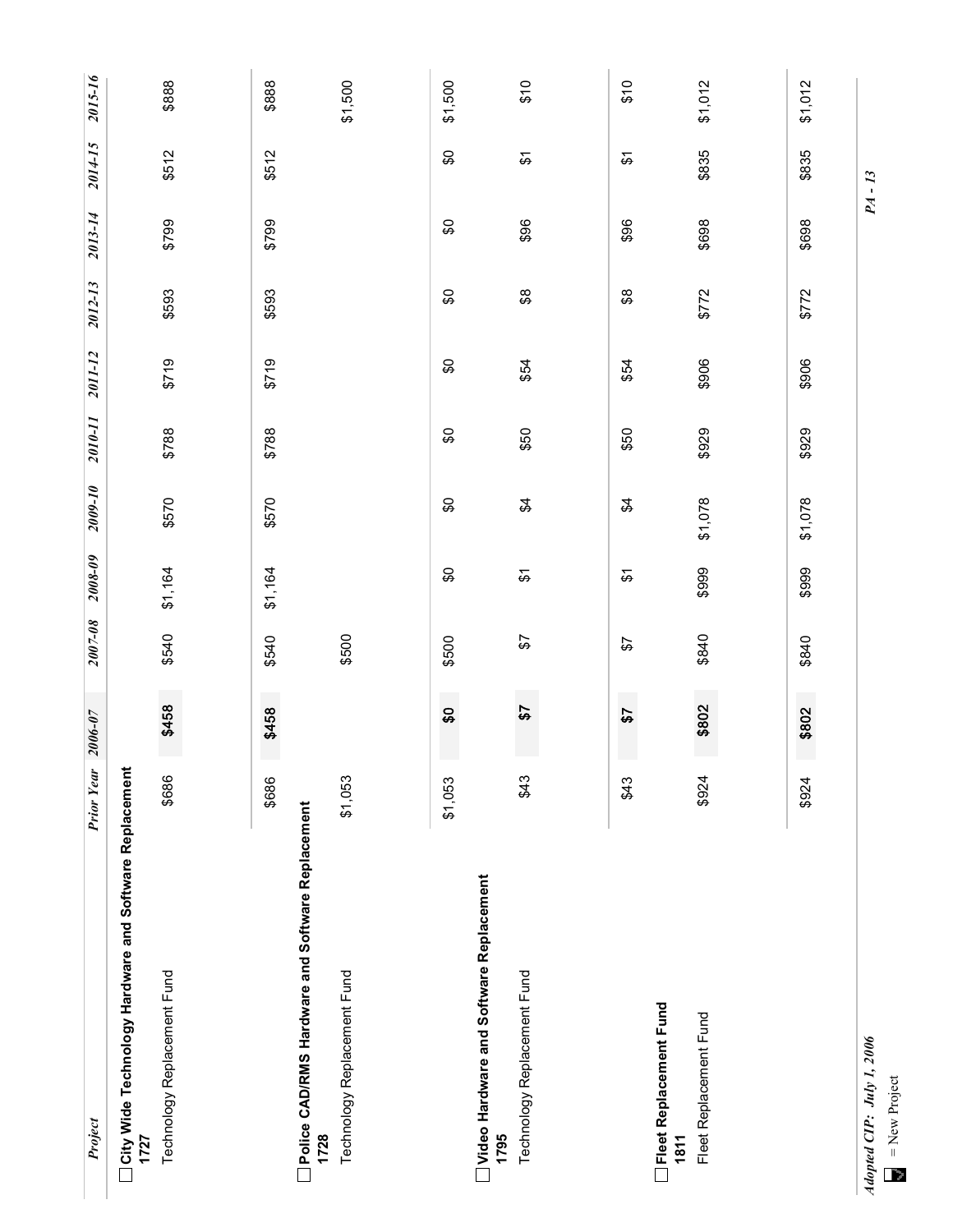| Project                                                                | <b>Prior Year</b> | $2006 - 07$               | 2007-08 | $2008 - 09$ | 2009-10 | 2010-11                   | 2011-12                   | 2012-13 | 2013-14 | 2014-15 | 2015-16 |
|------------------------------------------------------------------------|-------------------|---------------------------|---------|-------------|---------|---------------------------|---------------------------|---------|---------|---------|---------|
| CLASS software upgrade and Point of Sale Implementation<br><b>2007</b> |                   |                           |         |             |         |                           |                           |         |         |         |         |
| General Fund                                                           | \$202             |                           |         |             |         |                           |                           |         |         |         |         |
|                                                                        |                   |                           |         |             |         |                           |                           |         |         |         |         |
|                                                                        | \$202             | $\boldsymbol{\mathsf{s}}$ | œ       | \$          | \$      | \$O                       | \$O                       | \$      | œ       | œ       | \$      |
| Solid Waste Base Year Review<br>2008                                   |                   |                           |         |             |         |                           |                           |         |         |         |         |
| Concord Disposal Service<br>General Fund                               | \$48<br>\$48      |                           |         |             |         |                           |                           |         |         |         |         |
|                                                                        |                   |                           |         |             |         |                           |                           |         |         |         |         |
|                                                                        | \$95              | $\boldsymbol{\mathsf{S}}$ | œ       | \$          | œ       | $\boldsymbol{\mathsf{S}}$ | $\boldsymbol{\mathsf{S}}$ | \$      | \$      | \$O     | \$      |
| Grant Research, Development and Funding Services<br>2009               |                   |                           |         |             |         |                           |                           |         |         |         |         |
| Parkland Fees-Zone A                                                   | \$21              | $$21$<br>$$15$            |         |             |         |                           |                           |         |         |         |         |
| OSIP (420)                                                             | \$15              |                           |         |             |         |                           |                           |         |         |         |         |
|                                                                        |                   |                           |         |             |         |                           |                           |         |         |         |         |
|                                                                        | \$36              | \$36                      | င္တ     | S           | \$O     | \$O                       | \$O                       | \$O     | \$      | \$      | S       |
| Community Prosecutor<br>2010                                           |                   |                           |         |             |         |                           |                           |         |         |         |         |
| General Fund                                                           | \$100             | \$100                     |         |             |         |                           |                           |         |         |         |         |
|                                                                        |                   |                           |         |             |         |                           |                           |         |         |         |         |
|                                                                        | \$100             | \$100                     | œ       | œ           | œ       | \$O                       | $\boldsymbol{\mathsf{S}}$ | œ       | œ       | \$      | œ       |
|                                                                        |                   |                           |         |             |         |                           |                           |         |         |         |         |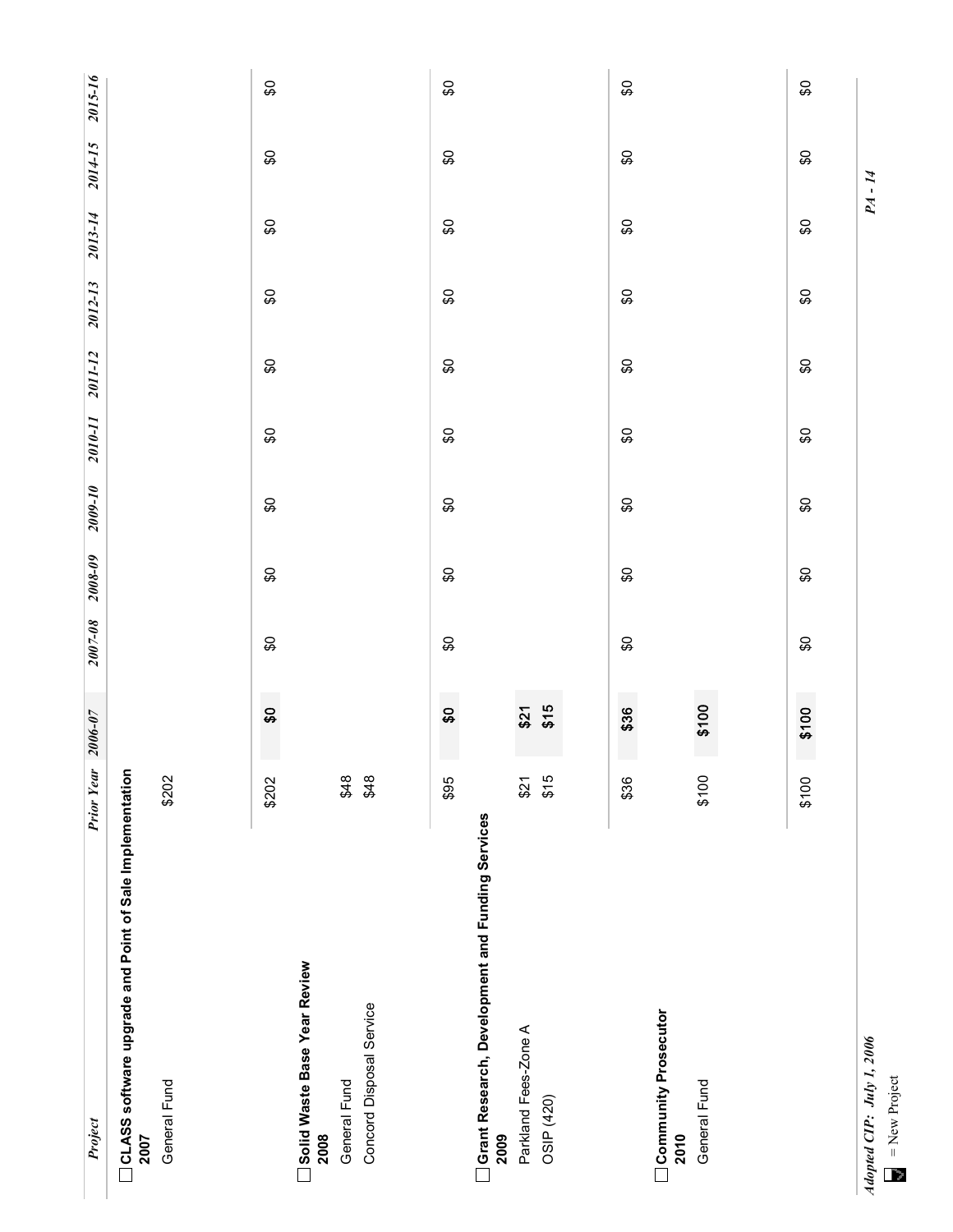| Project                                                                    | <b>Prior Year</b> | $2006 - 07$               | $2007 - 08$ | $2008 - 09$ | $2009 - 10$ | 2010-11 | 2011-12 | 2012-13 | 2013-14 | 2014-15 | 2015-16 |
|----------------------------------------------------------------------------|-------------------|---------------------------|-------------|-------------|-------------|---------|---------|---------|---------|---------|---------|
| <b>Nutomated Fingerprint Identification System</b><br>General Fund<br>2041 |                   | \$105                     |             |             |             |         |         |         |         |         |         |
| Public Notification - Accela Module<br>General Fund<br>2042                | \$                | \$65<br>\$105             | œ           | œ           | S           | \$O     | \$      | SO,     | S       | œ       | œ       |
| Pavilion Debt Service<br><b>MSC-803</b>                                    | \$                | \$65                      | œ           | œ           | œ           | \$O     | \$O     | œ       | œ       | œ       | œ       |
| General Fund                                                               |                   |                           | \$378       | \$377       | \$200       | \$200   | \$200   | \$200   | \$200   | \$200   | \$200   |
|                                                                            | S)                | $\boldsymbol{\mathsf{S}}$ | \$378       | \$377       | \$200       | \$200   | \$200   | \$200   | \$200   | \$200   | \$200   |
| Subtotal CIP-Miscellaneous                                                 | \$7,033           | \$2,196                   | \$2,696     | \$2,874     | \$2,187     | \$2,254 | \$2,169 | \$1,864 | \$2,088 | \$1,846 | \$3,910 |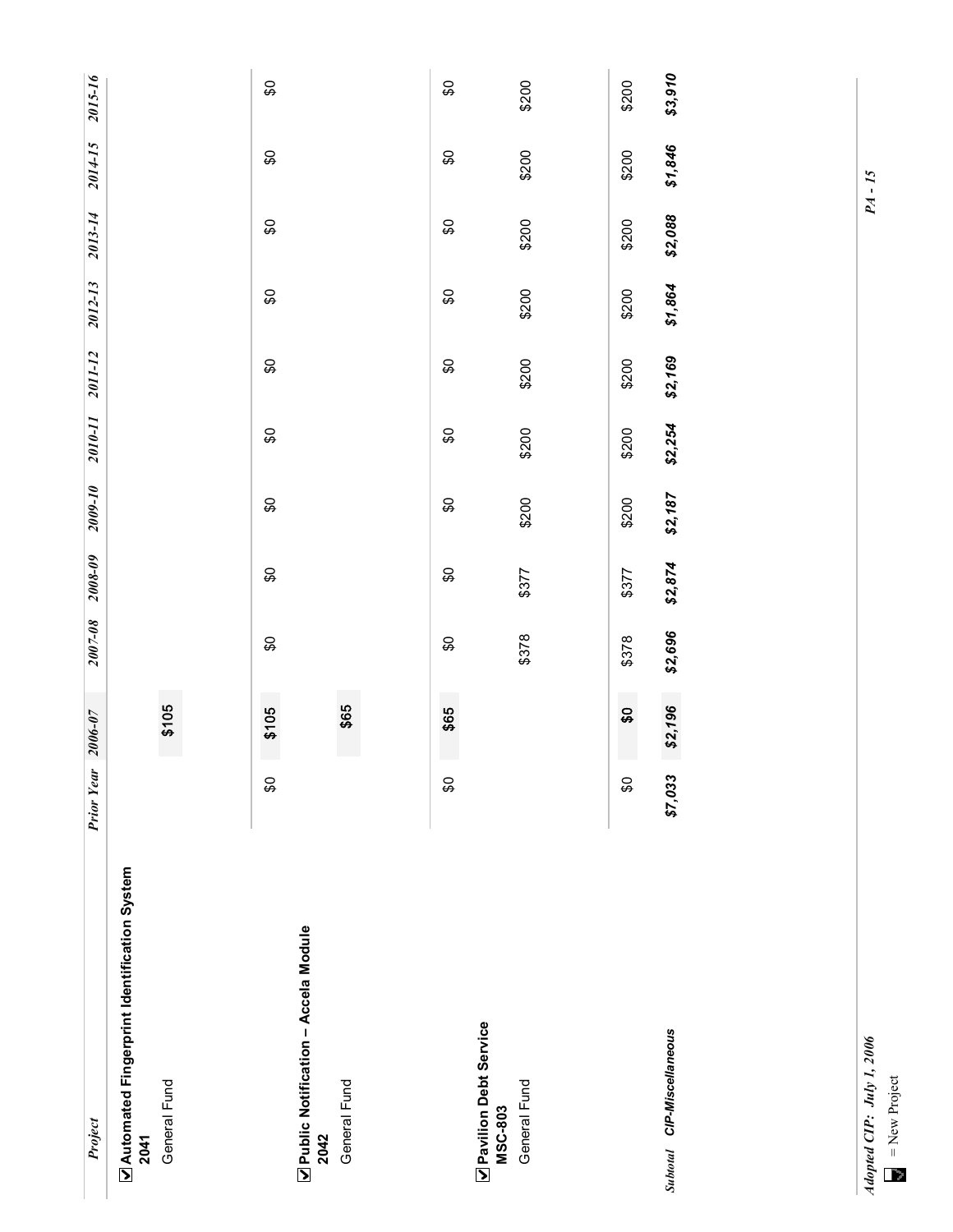| Project                                                                                                 | <b>Prior Year</b> | $2006 - 07$               | $2007 - 08$ | $2008 - 09$ | 2009-10 | 2010-11                   | 2011-12                   | 2012-13  | 2013-14  | 2014-15              | 2015-16        |
|---------------------------------------------------------------------------------------------------------|-------------------|---------------------------|-------------|-------------|---------|---------------------------|---------------------------|----------|----------|----------------------|----------------|
| <b>CIP-Parks and Recreation</b>                                                                         |                   |                           |             |             |         |                           |                           |          |          |                      |                |
| □ Park Restroom Renovation Program(Concord Community, Hillcrest, Ygnacio Valley, Concord Blvd.)<br>1105 |                   |                           |             |             |         |                           |                           |          |          |                      |                |
| Parkland Fees-Zone B                                                                                    | \$379             | \$200                     |             |             |         |                           |                           |          |          |                      |                |
| See Pertinent Issue                                                                                     | \$552             |                           |             |             |         |                           |                           |          |          |                      |                |
|                                                                                                         | \$931             | \$200                     | œ           | œ           | œ       | \$O                       | \$O                       | œ        | œ        | $\pmb{\mathfrak{S}}$ | œ              |
| Cambridge Park/Highlands Park Restrooms<br>1167                                                         |                   |                           |             |             |         |                           |                           |          |          |                      |                |
| See Pertinent Issue                                                                                     | \$184             |                           |             |             |         |                           |                           |          |          |                      |                |
| Parkland Fees-Zone A                                                                                    |                   |                           | \$100       |             |         |                           |                           |          |          |                      |                |
| Parkland Fees-Zone B                                                                                    |                   |                           | \$110       |             |         |                           |                           |          |          |                      |                |
|                                                                                                         | \$184             | $\boldsymbol{\mathsf{S}}$ | \$210       | œ           | œ       | $\mathfrak{S}$            | $\mathfrak{S}$            | <b>C</b> | <b>C</b> | <b>C</b>             | $\mathfrak{S}$ |
| Meadow Homes Pool Repairs<br>1288                                                                       |                   |                           |             |             |         |                           |                           |          |          |                      |                |
| Parkland Fees-Zone B                                                                                    | 6140              | \$450                     |             |             |         |                           |                           |          |          |                      |                |
| Healthy Communities Grant                                                                               | \$468             |                           |             |             |         |                           |                           |          |          |                      |                |
|                                                                                                         |                   |                           |             |             |         |                           |                           |          |          |                      |                |
|                                                                                                         | \$09\$            | \$450                     | œ           | \$          | œ       | $\boldsymbol{\mathsf{S}}$ | $\boldsymbol{\mathsf{S}}$ | S        | S        | œ                    | œ              |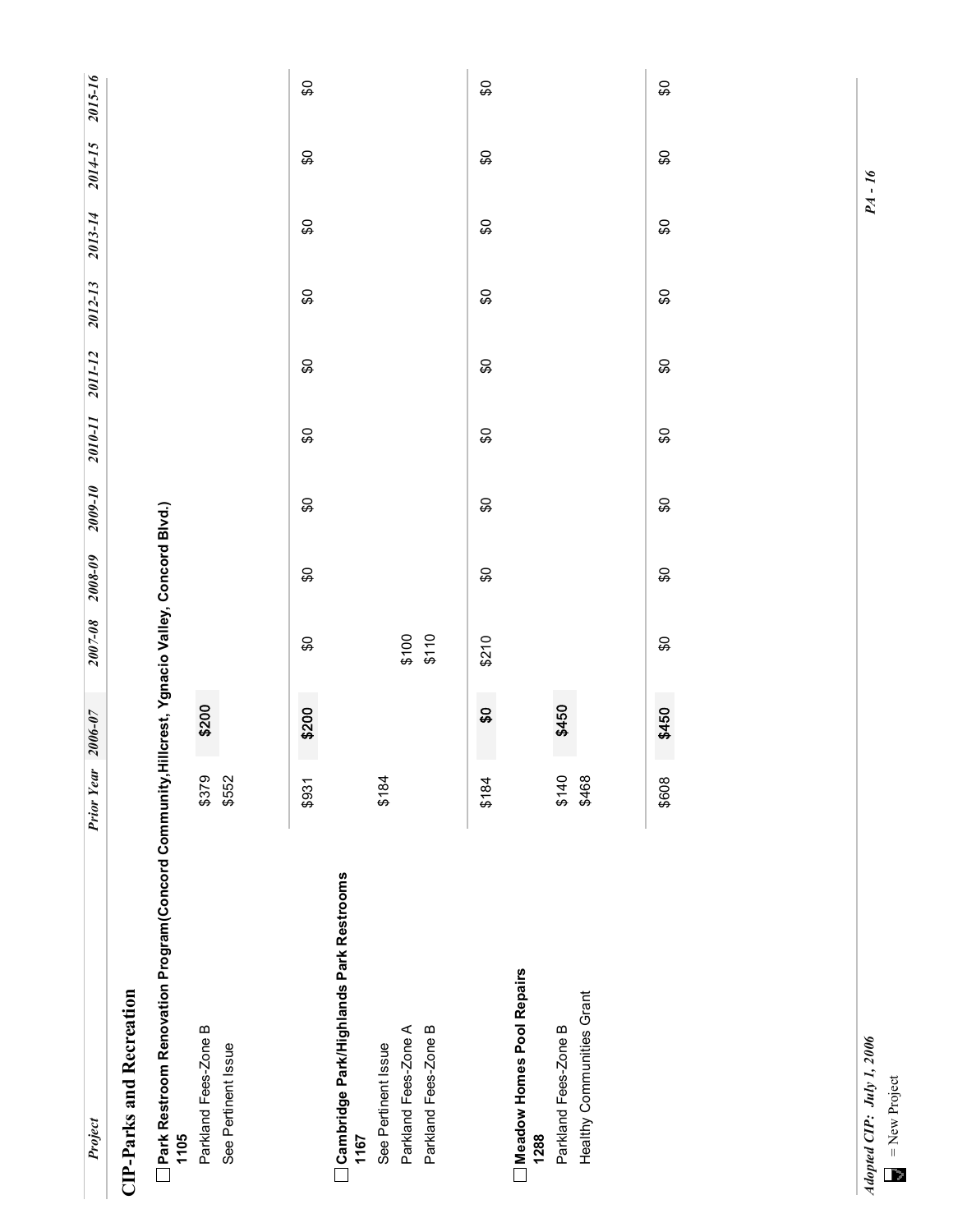| Project                                           | <b>Prior Year</b> | $2006 - 07$               | $2007 - 08$ | $2008 - 09$ | 2009-10 | 2010-11                   | 2011-12 | 2012-13 | 2013-14 | 2014-15 | 2015-16 |
|---------------------------------------------------|-------------------|---------------------------|-------------|-------------|---------|---------------------------|---------|---------|---------|---------|---------|
| Newhall Park Landscaping Improvements<br>1843     |                   |                           |             |             |         |                           |         |         |         |         |         |
| Storm Water                                       | \$741             |                           |             |             |         |                           |         |         |         |         |         |
| General Fund                                      | \$61              |                           |             |             |         |                           |         |         |         |         |         |
| Parkland Fees-Zone A                              | \$90              | \$18                      |             |             |         |                           |         |         |         |         |         |
| Parkland Fees-Zone B                              | $\mathfrak{S}$    |                           |             |             |         |                           |         |         |         |         |         |
|                                                   | \$901             | e i<br>\$18               | \$          | S           | \$      | $\boldsymbol{\mathsf{S}}$ | \$O     | \$      | S       | \$O     | \$      |
| Parks Lighting Improvement Program<br>1931        |                   |                           |             |             |         |                           |         |         |         |         |         |
| General Fund                                      | \$125             |                           |             |             |         |                           |         |         |         |         |         |
| Parkland Fees-Zone B                              | \$50              |                           |             |             |         |                           |         |         |         |         |         |
| Parkland Fees-Zone C                              | \$115             |                           |             |             |         |                           |         |         |         |         |         |
|                                                   |                   |                           |             |             |         |                           |         |         |         |         |         |
|                                                   | \$290             | <b>S</b>                  | S)          | S           | S)      | \$O                       | \$O     | S       | œ       | S)      | S)      |
| Hillcrest Park Playground<br>2043                 |                   |                           |             |             |         |                           |         |         |         |         |         |
| Parkland Fees-Zone A                              |                   |                           |             |             |         |                           |         |         |         |         |         |
| CDBG                                              |                   | $$232$<br>$$125$<br>$$40$ |             |             |         |                           |         |         |         |         |         |
| Community Group Funds                             |                   |                           |             |             |         |                           |         |         |         |         |         |
|                                                   | S                 | \$397                     | \$          | \$          | S)      | \$O                       | \$O     | \$      | œ       | \$      | \$O     |
| Oconcord Community Park Bocce Ball Courts<br>2044 |                   |                           |             |             |         |                           |         |         |         |         |         |
| Parkland Fees-Zone B                              |                   | \$89                      |             |             |         |                           |         |         |         |         |         |
|                                                   |                   |                           |             |             |         |                           |         |         |         |         |         |
|                                                   | œ                 | \$89                      | \$          | S           | \$      | $\mathfrak{S}$            | \$Ó     | \$      | \$      | SO,     | \$      |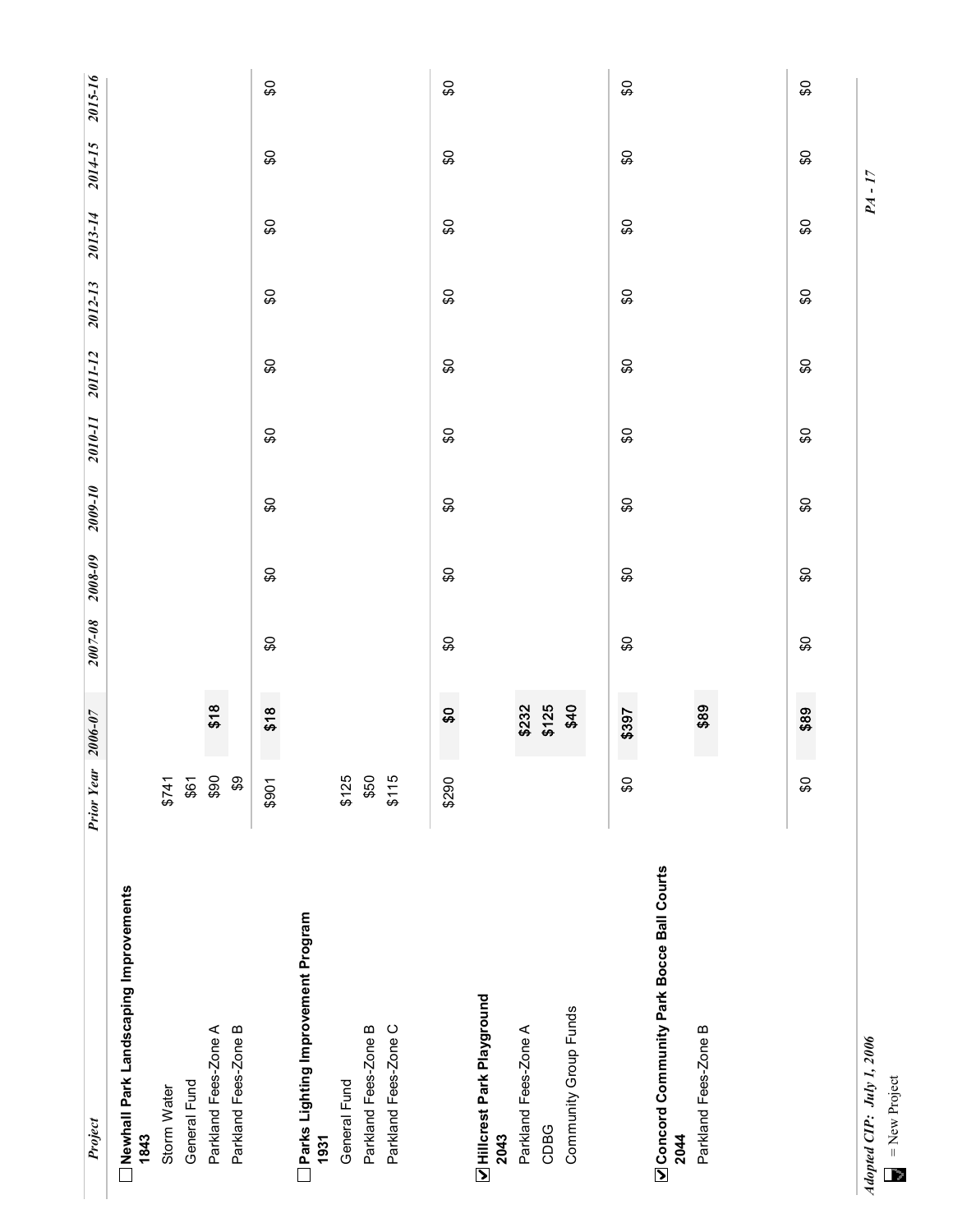| Project                                                                  | <b>Prior Year</b> | 2006-07                  | $2007 - 08$ | $2008 - 09$  | 2009-10        | 2010-11 | 2011-12 | 2012-13 | 2013-14        | 2014-15 | 2015-16        |
|--------------------------------------------------------------------------|-------------------|--------------------------|-------------|--------------|----------------|---------|---------|---------|----------------|---------|----------------|
| <b>Z</b> Park Infrastructure Improvements Implementation Project<br>2045 |                   |                          |             |              |                |         |         |         |                |         |                |
| Parkland Fees-Zone A                                                     |                   |                          | 6140        |              |                | \$180   | \$165   | \$165   |                | \$180   |                |
| Parkland Fees-Zone B                                                     |                   | $$75$<br>$$775$<br>$$20$ | \$660       | \$130<br>913 | \$165<br>\$275 | \$150   | \$75    | \$155   | \$182<br>\$125 | \$150   | \$190<br>\$170 |
| Parkland Fees-Zone C                                                     |                   |                          | \$20        | $\sqrt{6}$   | \$20           | \$5     | \$25    | \$15    | \$15           | \$15    | \$15           |
|                                                                          |                   |                          |             |              |                |         |         |         |                |         |                |
|                                                                          | S)                | \$870                    | \$820       | \$180        | \$460          | \$335   | \$265   | \$335   | \$322          | \$345   | \$375          |
| Recurring Parks Facilities Costs Program<br>2046                         |                   |                          |             |              |                |         |         |         |                |         |                |
| Parkland Fees-Zone B                                                     |                   | \$63                     | \$400       | \$400        | \$400          | \$400   | \$400   | \$400   | \$400          | \$400   | \$400          |
|                                                                          |                   |                          |             |              |                |         |         |         |                |         |                |
|                                                                          | S                 | \$63                     | \$400       | \$400        | \$400          | \$400   | \$400   | \$400   | \$400          | \$400   | \$400          |
| Recurring Parks Facilities Implementation Project<br>2047                |                   |                          |             |              |                |         |         |         |                |         |                |
| Parkland Fees-Zone B                                                     |                   | \$338                    |             |              |                |         |         |         |                |         |                |
|                                                                          |                   |                          |             |              |                |         |         |         |                |         |                |
|                                                                          | ဥ္တ               | \$338                    | œ           | œ            | S)             | \$O     | \$O     | \$      | \$             | \$      | \$             |
| Subtotal CIP-Parks and Recreation                                        | \$12,282          | \$2,424                  | \$1,430     | \$580        | \$860          | \$735   | \$665   | \$735   | \$722          | \$745   | \$775          |
|                                                                          |                   |                          |             |              |                |         |         |         |                |         |                |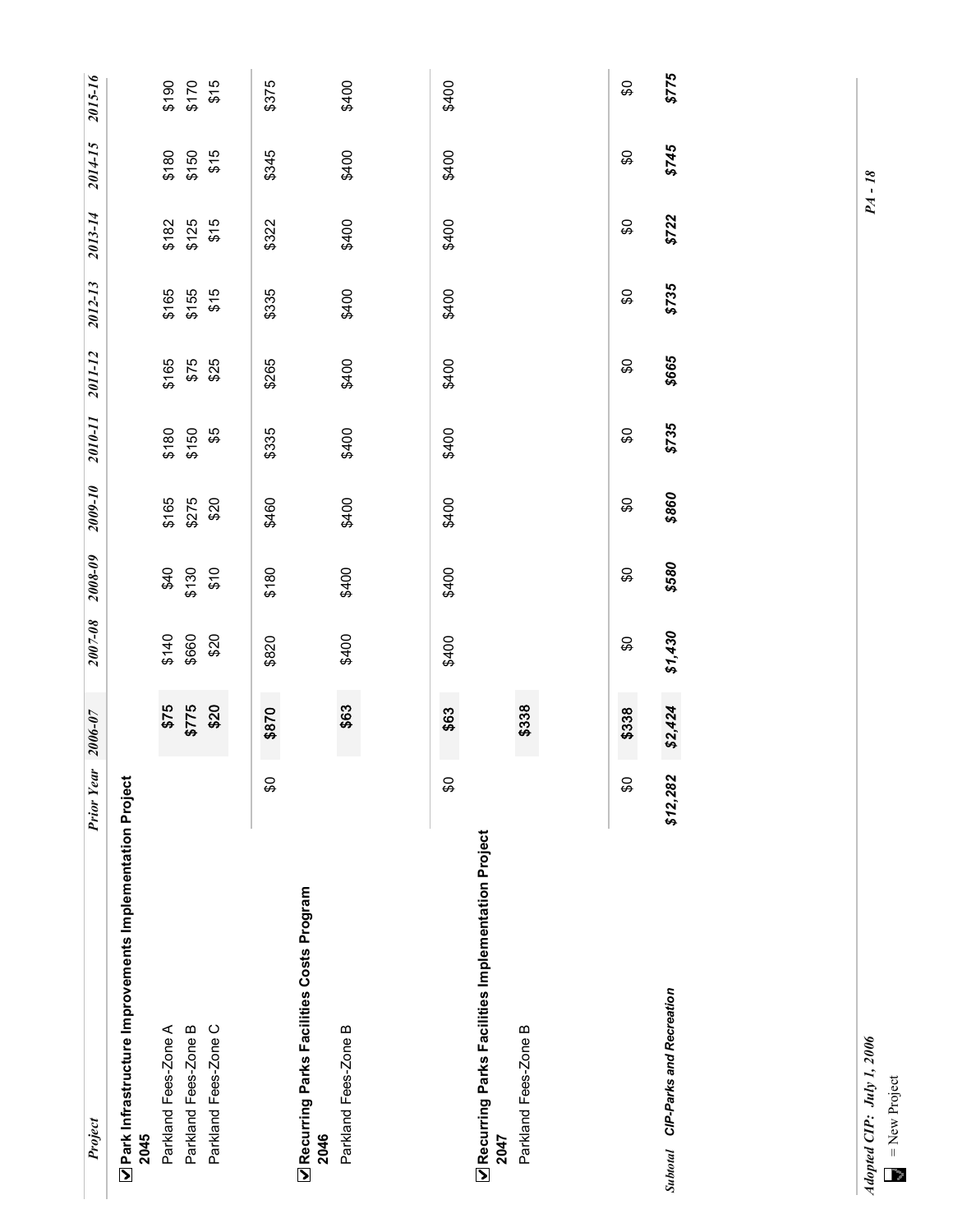| Project                                       | <b>Prior Year</b> | $2006 - 07$ | $2007 - 08$ | $2008 - 09$ | 2009-10 | 2010-11 | 2011-12 | 2012-13 | 2013-14 | 2014-15 | 2015-16 |
|-----------------------------------------------|-------------------|-------------|-------------|-------------|---------|---------|---------|---------|---------|---------|---------|
| <b>CIP-Redevelopment Agency</b>               |                   |             |             |             |         |         |         |         |         |         |         |
| □ Legacy Park Central<br>1046                 |                   |             |             |             |         |         |         |         |         |         |         |
| Redevelopment                                 | \$563             | \$338       | \$343       | \$349       | \$354   | \$360   | \$365   | \$371   | \$377   | \$382   | \$388   |
|                                               |                   |             |             |             |         |         |         |         |         |         |         |
| Metroplex<br>1071                             | \$563             | \$338       | \$343       | \$349       | \$354   | \$360   | \$365   | \$371   | \$377   | \$382   | \$388   |
| Redevelopment                                 | \$478             | \$360       |             |             |         |         |         |         |         |         |         |
|                                               |                   |             |             |             |         |         |         |         |         |         |         |
|                                               | \$478             | \$360       | œ           | œ           | œ       | œ       | œ       | œ       | œ       | œ       | œ       |
| Housing Rehabilitation Loans & Grants<br>1101 |                   |             |             |             |         |         |         |         |         |         |         |
| Housing Assistance Fund                       | \$13              |             |             |             |         |         |         |         |         |         |         |
| Housing Conservation                          | \$672             | \$150       |             |             |         |         |         |         |         |         |         |
| Redevelopment H.S.A.                          | \$3,115           | \$800       | \$800       | \$800       | \$750   | \$750   | \$750   | \$750   | \$750   | \$800   | \$800   |
|                                               | \$3,799           | \$950       | \$800       | \$800       | \$750   | \$750   | \$750   | \$750   | \$750   | \$800   | \$800   |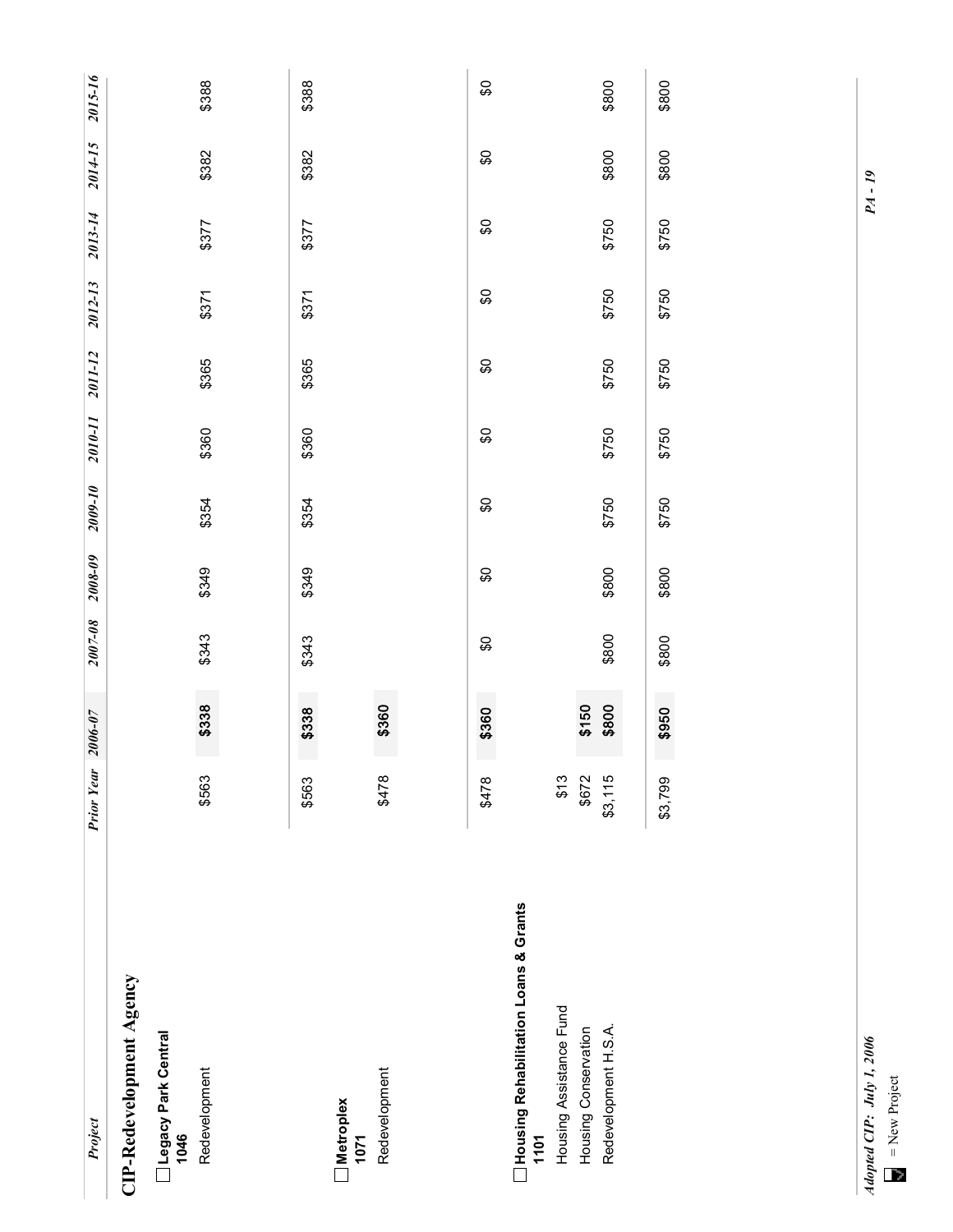| Project                                                      | <b>Prior Year</b> | $2006 - 07$ | $2007 - 08$ | $2008 - 09$ | 2009-10 | 2010-11                   | 2011-12  | 2012-13 | 2013-14 | 2014-15   | 2015-16 |
|--------------------------------------------------------------|-------------------|-------------|-------------|-------------|---------|---------------------------|----------|---------|---------|-----------|---------|
| First Time Homebuyer Program<br>Redevelopment H.S.A.<br>1205 | \$650             | \$100       | \$100       | \$100       | \$100   | \$100                     | \$100    | \$100   | \$100   | \$100     | \$100   |
| Oak Street Site<br>Redevelopment<br>1213                     | \$450<br>\$650    | \$100       | \$100       | \$100       | \$100   | \$100                     | \$100    | \$100   | \$100   | \$100     | \$100   |
| Affordable Housing                                           | \$450             | 8           | œ           | \$O         | œ       | $\mathsf{S}^{\mathsf{O}}$ | <b>C</b> | œ       | œ       | œ         | œ       |
| Redevelopment H.S.A.<br>1279                                 | \$200             | \$100       | \$100       | \$100       | \$100   | \$100                     | \$150    | \$150   | \$150   | \$150     | \$150   |
| RDA Strategic Plan Implementation<br>1297                    | \$200             | m.<br>\$100 | \$100       | \$100       | \$100   | \$100                     | \$150    | \$150   | \$150   | \$150     | \$150   |
| Redevelopment                                                | \$100             | \$500       |             | \$750       | \$750   | \$1,000                   | \$1,000  | \$2,000 | \$2,000 | \$3,000   | \$3,000 |
|                                                              | \$100             | \$500       | œ           | \$750       | \$750   | \$1,000                   | \$1,000  | \$2,000 | \$2,000 | \$3,000   | \$3,000 |
| Adopted CIP: July 1, 2006<br>$\blacksquare$ New Project      |                   |             |             |             |         |                           |          |         |         | $PA - 20$ |         |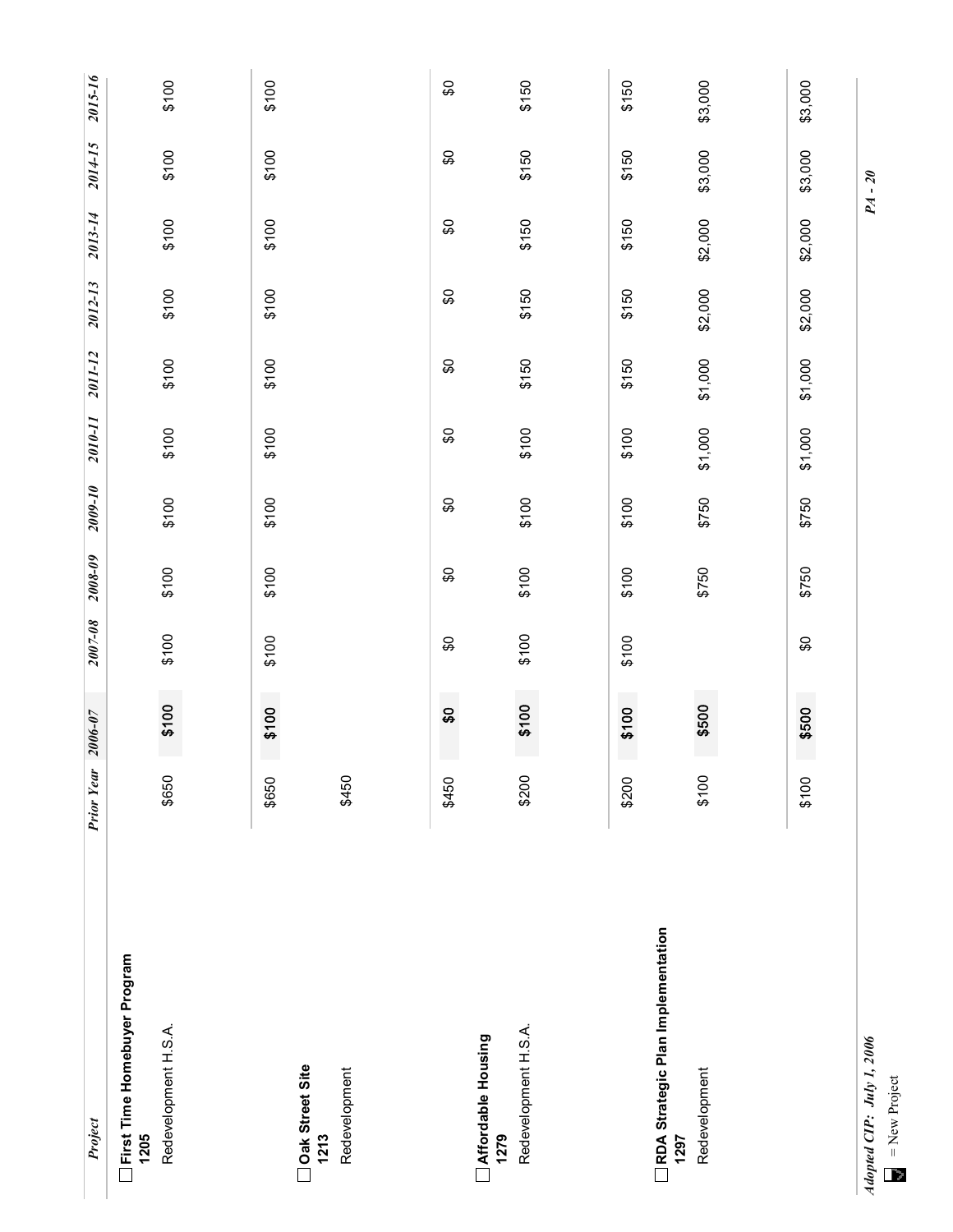| Project                                                                   | <b>Prior Year</b> | $2006 - 07$               | $2007 - 08$ | $2008 - 09$ | $2009 - 10$ | 2010-11        | 2011-12 | 2012-13 | 2013-14 | 2014-15 | 2015-16 |
|---------------------------------------------------------------------------|-------------------|---------------------------|-------------|-------------|-------------|----------------|---------|---------|---------|---------|---------|
| Façade Improvement<br>Redevelopment<br>1545                               | \$596             |                           |             |             |             |                |         |         |         |         |         |
|                                                                           | \$596             | $\boldsymbol{\mathsf{S}}$ | œ           | œ           | œ           | $\mathfrak{S}$ | \$O     | \$      | œ       | \$      | œ       |
| Multi-Family Housing Rehabilitation Loans<br>Redevelopment H.S.A.<br>1666 | \$1,650           | \$400                     | \$400       | \$400       | \$400       | \$400          | \$400   | \$400   | \$400   | \$550   | \$550   |
|                                                                           | \$1,650           | \$400                     | \$400       | \$400       | \$400       | \$400          | \$400   | \$400   | \$400   | \$550   | \$550   |
| Concord Reuse Planning<br>Redevelopment<br>2011                           | \$800             | \$700                     | \$720       | \$242       | \$266       |                |         |         |         |         |         |
|                                                                           |                   |                           |             |             |             |                |         |         |         |         |         |
| 7odos Santos Plaza Improvements<br>Redevelopment<br>2048                  | \$800             | \$700                     | \$720       | \$242       | \$266       | \$             | \$      | œ       | œ       | \$      | œ       |
| Parkland Fees-Zone B                                                      |                   | \$100<br>\$35             |             |             |             |                |         |         |         |         |         |
|                                                                           | œ                 | \$135                     | \$O         | \$          | \$O         | \$             | \$Ó     | \$      | œ       | S       | œ       |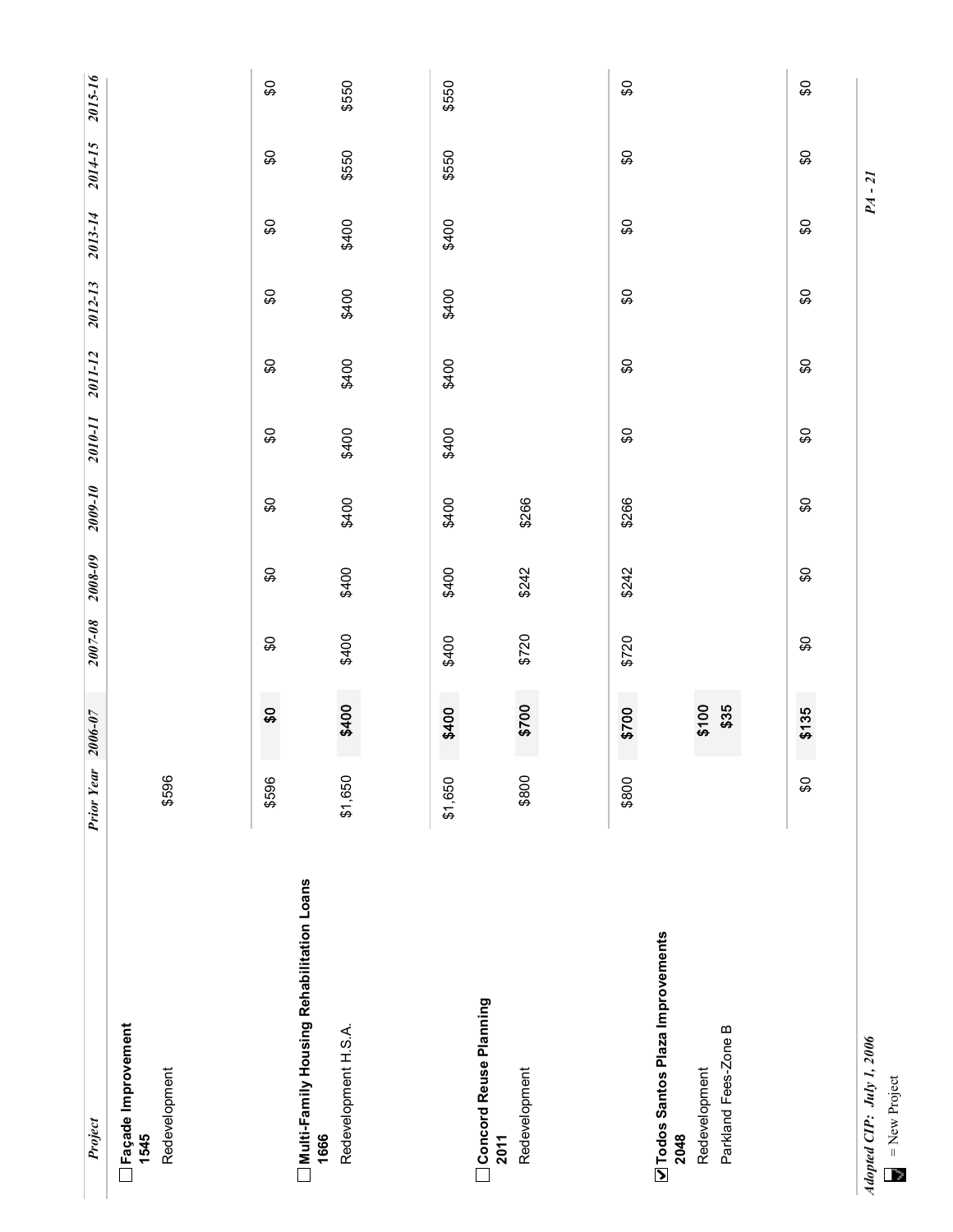| Project                                      | <b>Prior Year</b> | $2006 - 07$ | $2007 - 08$ | $2008 - 09$ | 2009-10 | 2010-11 2011-12 |         | 2012-13 | 2013-14 | 2014-15   | 2015-16 |
|----------------------------------------------|-------------------|-------------|-------------|-------------|---------|-----------------|---------|---------|---------|-----------|---------|
|                                              |                   |             |             |             |         |                 |         |         |         |           |         |
| Subtotal CIP-Redevelopment Agency            | \$9,287           | \$3,583     | \$2,463     | \$2,741     | \$2,720 | \$2,710         | \$2,765 | \$3,771 | \$3,777 | \$4,982   | \$4,988 |
|                                              |                   |             |             |             |         |                 |         |         |         |           |         |
| Adopted CIP: July 1, 2006<br>= $New Project$ |                   |             |             |             |         |                 |         |         |         | $PA - 22$ |         |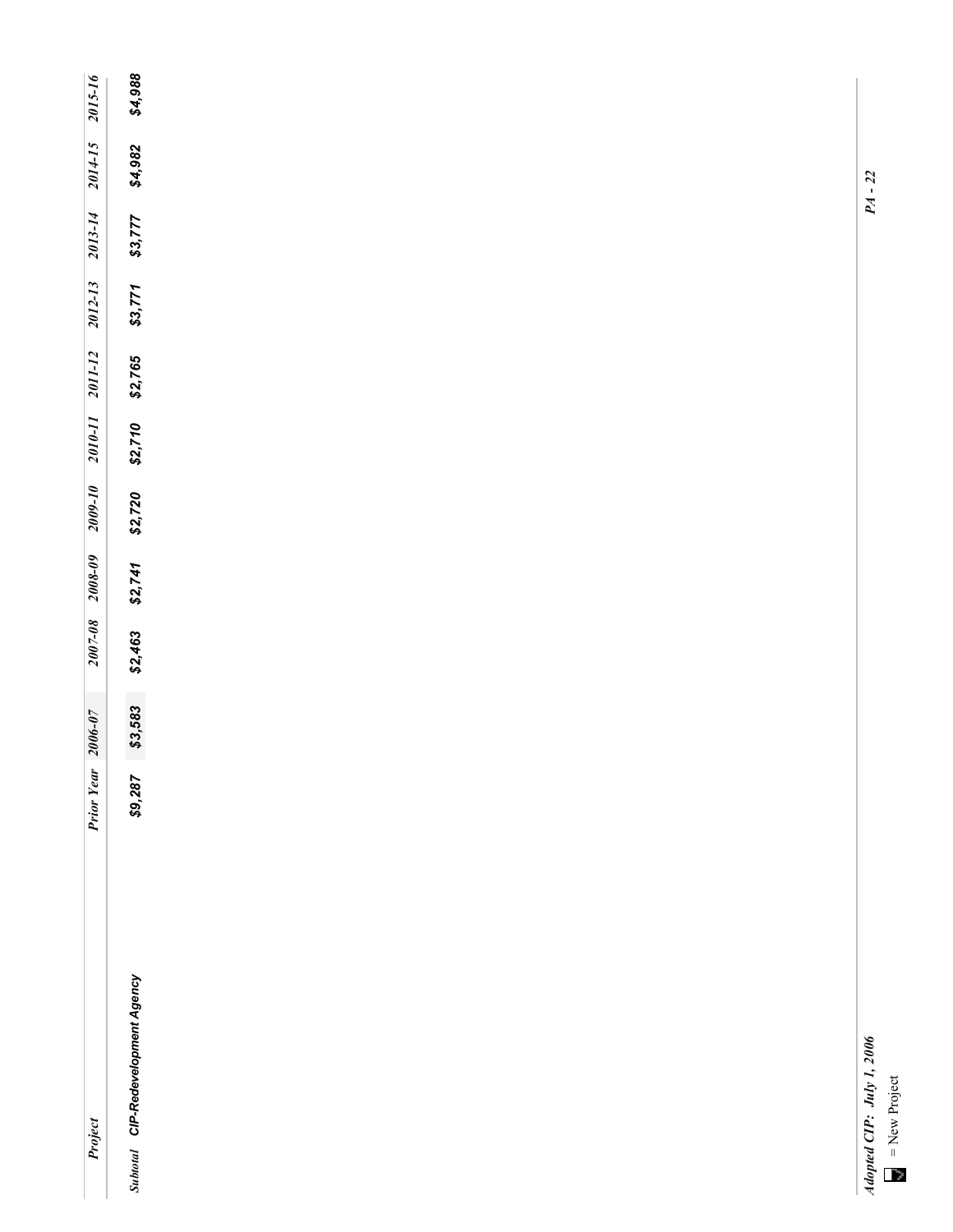| 15-10         |
|---------------|
| $14 - 13$     |
| 2013-1.       |
| 1012-1        |
| <i>A11-12</i> |
| 17-010;       |
| $00 - 10$     |
| $008 - 09$    |
| 30-700:       |
| 006-07        |
| rior          |
|               |
|               |
|               |
| rojec.        |

## **CIP-Sewer and Sanitation CIP-Sewer and Sanitation**

**Concrete Trunk Sewer Main Rehabilitation/Replacement** □Concrete Trunk Sewer Main Rehabilitation/Replacement<br>1169

Sewer Enterprise  $$12,493$ 

\$12,493

| Ú<br>ũ.<br>t |  |
|--------------|--|
| ι<br>۹       |  |

| ٠ |  |
|---|--|
|   |  |
|   |  |
|   |  |
|   |  |
| í |  |
|   |  |
|   |  |
|   |  |
|   |  |
|   |  |
|   |  |
|   |  |
|   |  |
|   |  |
|   |  |
|   |  |
|   |  |

|                                  | \$12,493 | င္တ   | SS    | S     | \$    | \$    | \$    | င္တ   | S)    | \$    | ္တ    |
|----------------------------------|----------|-------|-------|-------|-------|-------|-------|-------|-------|-------|-------|
| Capital Facility Reserve<br>1227 |          |       |       |       |       |       |       |       |       |       |       |
| Sewer Enterprise                 | \$600    | \$200 | \$200 | \$200 | \$200 | \$200 | \$200 | \$200 | \$200 | \$200 | \$200 |
|                                  |          |       |       |       |       |       |       |       |       |       |       |
|                                  |          |       |       |       |       |       |       |       |       |       |       |
|                                  | \$600    | \$200 | \$200 | \$200 | \$200 | \$200 | \$200 | \$200 | \$200 | \$200 | \$200 |
| $\Box$ CCCO Capital Invoctment   |          |       |       |       |       |       |       |       |       |       |       |

 $\frac{6}{2}$ 

\$200

**CCCSD Capital Investment** CCCSD Capital Investment<br>1282

Sewer Enterprise

\$4,398 \$2,247 \$2,314 \$2,384 \$2,455 \$2,529 \$2,605 \$2,764 \$2,847 \$2,932 \$2,683 \$2,847 \$2,764 \$2,683 \$2,605 \$2,529 \$2,455 \$2,384  $$2,247$   $$2,314$ \$4,398

\$2,932

Sewer Enterprise \$2,344 \$2,347 \$2,344 \$2,384 \$2,455 \$2,529 \$2,529 \$2,629 \$2,683 \$2,683 \$2,647 \$2,932

 $$2,247$   $$2,314$ 

\$4,398

\$2,384

\$2,932

\$2,847

\$2,764

\$2,683

\$2,605

\$2,529

\$2,455

\$200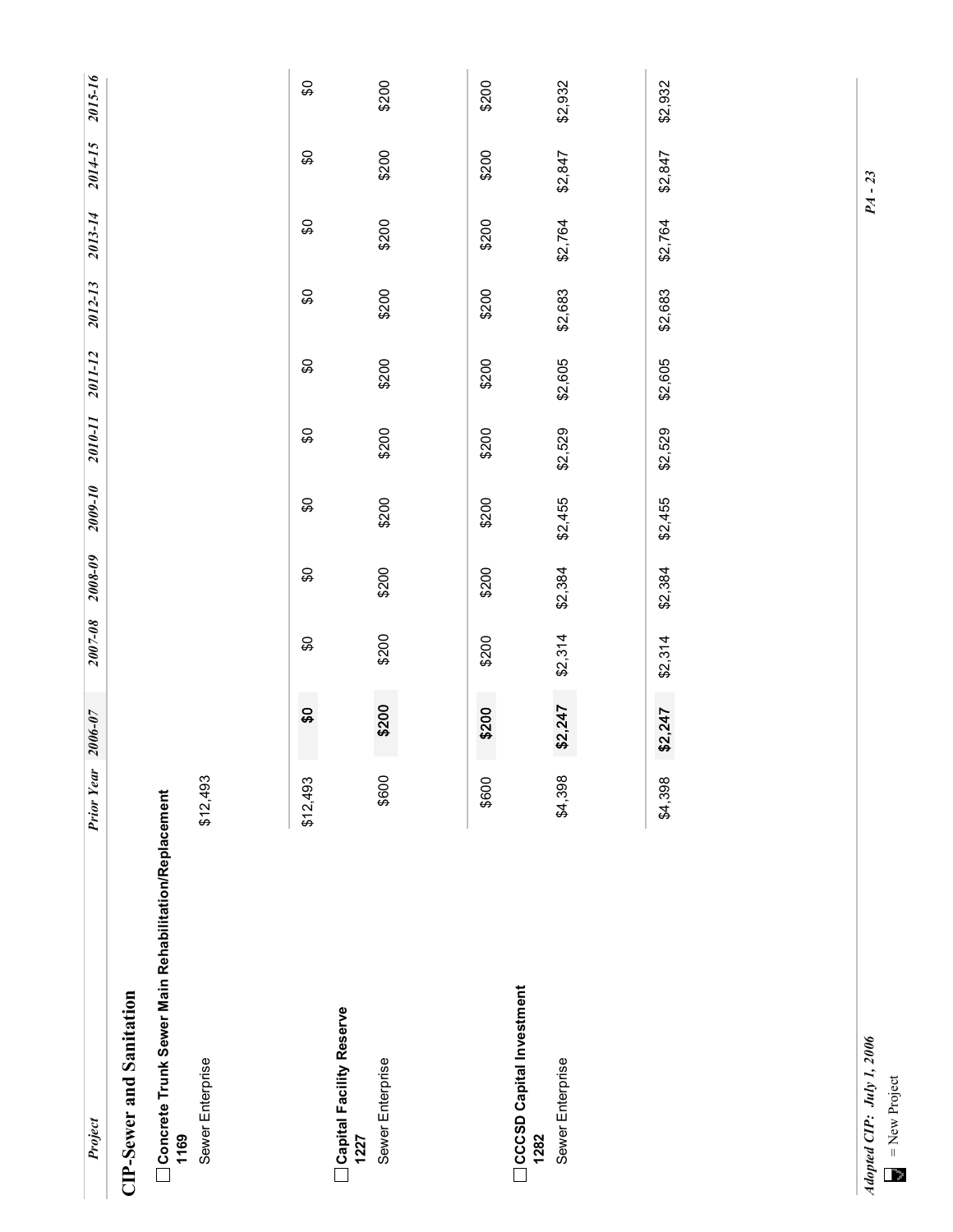| Project                                                                     | <b>Prior Year</b> | $2006 - 07$ | $2007 - 08$                              | $2008 - 09$ | 2009-10  | 2010-11  | 2011-12 | 2012-13  | 2013-14  | 2014-15  | 2015-16  |
|-----------------------------------------------------------------------------|-------------------|-------------|------------------------------------------|-------------|----------|----------|---------|----------|----------|----------|----------|
| Sanitary Sewer Replacement<br>Sewer Enterprise<br>1712                      | \$709             | \$113       | \$116                                    | \$119       | \$123    | \$127    | \$130   | \$134    | \$138    | \$143    | 5147     |
|                                                                             |                   |             |                                          |             |          |          |         |          |          |          |          |
|                                                                             | \$709             | \$113       | \$116                                    | \$119       | \$123    | \$127    | \$130   | \$134    | \$138    | \$143    | 24147    |
| Concrete Trunk Sewer Main Rehab/Replace-Phase II & Gravit<br><b>SAS-302</b> |                   |             | ty Connection in Lieu of Pumping to CCSD |             |          |          |         |          |          |          |          |
| Sewer Enterprise                                                            |                   |             |                                          | \$761       | \$761    | \$761    | \$761   | \$761    | \$761    | \$761    | \$761    |
|                                                                             |                   |             |                                          |             |          |          |         |          |          |          |          |
|                                                                             | င္တ               | န္တ         | œ                                        | \$761       | \$761    | \$761    | \$761   | \$761    | \$761    | \$761    | \$761    |
| Subtotal CIP-Sewer and Sanitation                                           | \$18,200          | \$2,560     | \$2,630                                  | \$3,464     | \$3,539  | \$3,616  | \$3,696 | \$3,778  | \$3,863  | \$3,950  | \$4,039  |
| TOTAL                                                                       | \$42,377          | \$12,778    | \$10,177                                 | \$10,306    | \$10,268 | \$10,220 | \$9,881 | \$11,104 | \$11,216 | \$12,553 | \$14,696 |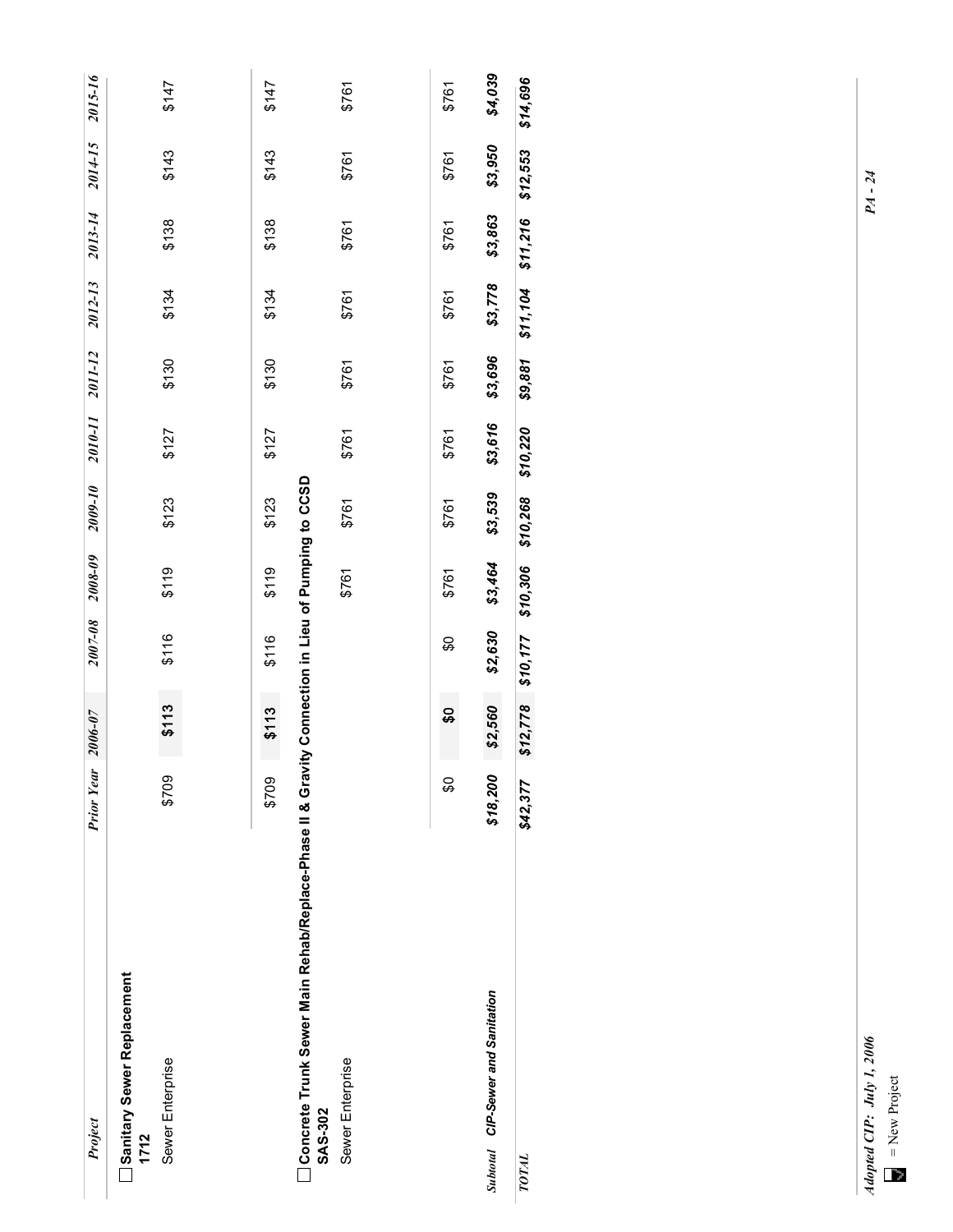| Project                                              | <b>Prior Year</b> | $2006 - 07$ | $2007 - 08$ | $2008 - 09$ | 2009-10 | 2010-11 | 2011-12 | 2012-13 | 2013-14 | 2014-15 | 2015-16 |
|------------------------------------------------------|-------------------|-------------|-------------|-------------|---------|---------|---------|---------|---------|---------|---------|
| <b>TIP-Annual Programs</b>                           |                   |             |             |             |         |         |         |         |         |         |         |
| ∐ Annual CIP/TIP Management Program<br>1024          |                   |             |             |             |         |         |         |         |         |         |         |
| See Pertinent Issue                                  | 0212              | \$175       | \$180       | \$185       | 591     | \$197   | \$203   | \$209   | \$215   | \$221   | \$228   |
|                                                      |                   |             |             |             |         |         |         |         |         |         |         |
|                                                      | \$170             | \$175       | \$180       | \$185       | \$191   | \$197   | \$203   | \$209   | \$215   | \$221   | \$228   |
| Citywide Sidewalk Improvement Annual Program<br>1173 |                   |             |             |             |         |         |         |         |         |         |         |
| Gas Tax                                              |                   | \$50        |             |             |         |         |         |         | \$200   | \$200   |         |
| Prop. 111                                            |                   |             |             | \$200       | \$100   | \$200   | \$200   | \$200   |         |         |         |
| Measure C Local                                      | \$224             | \$230       | \$174       | \$179       |         |         |         |         |         |         |         |
| Measure J                                            |                   |             |             |             | \$284   | \$190   | \$196   | \$202   | \$208   | \$214   | \$220   |
|                                                      | \$224             | \$280       | \$174       | \$379       | \$384   | \$390   | \$396   | \$402   | \$408   | \$414   | \$220   |
| Street Maintenance<br>1199                           |                   |             |             |             |         |         |         |         |         |         |         |
| Gas Tax                                              |                   | \$203       | \$172       | \$215       | \$253   | \$232   | \$244   | \$273   | \$286   | \$300   | \$309   |
| Measure C Local                                      |                   | \$675       | \$737       | \$759       |         |         |         |         |         |         |         |
| Measure J                                            |                   |             |             |             | \$778   | \$08\$  | \$823   | \$853   | \$876   | \$900   | \$927   |
| Prop. 111                                            |                   | \$36        | \$37        |             |         |         |         |         |         |         |         |
|                                                      | \$                | \$915       | \$946       | \$974       | \$1,032 | \$1,041 | \$1,067 | \$1,126 | \$1,162 | \$1,200 | \$1,236 |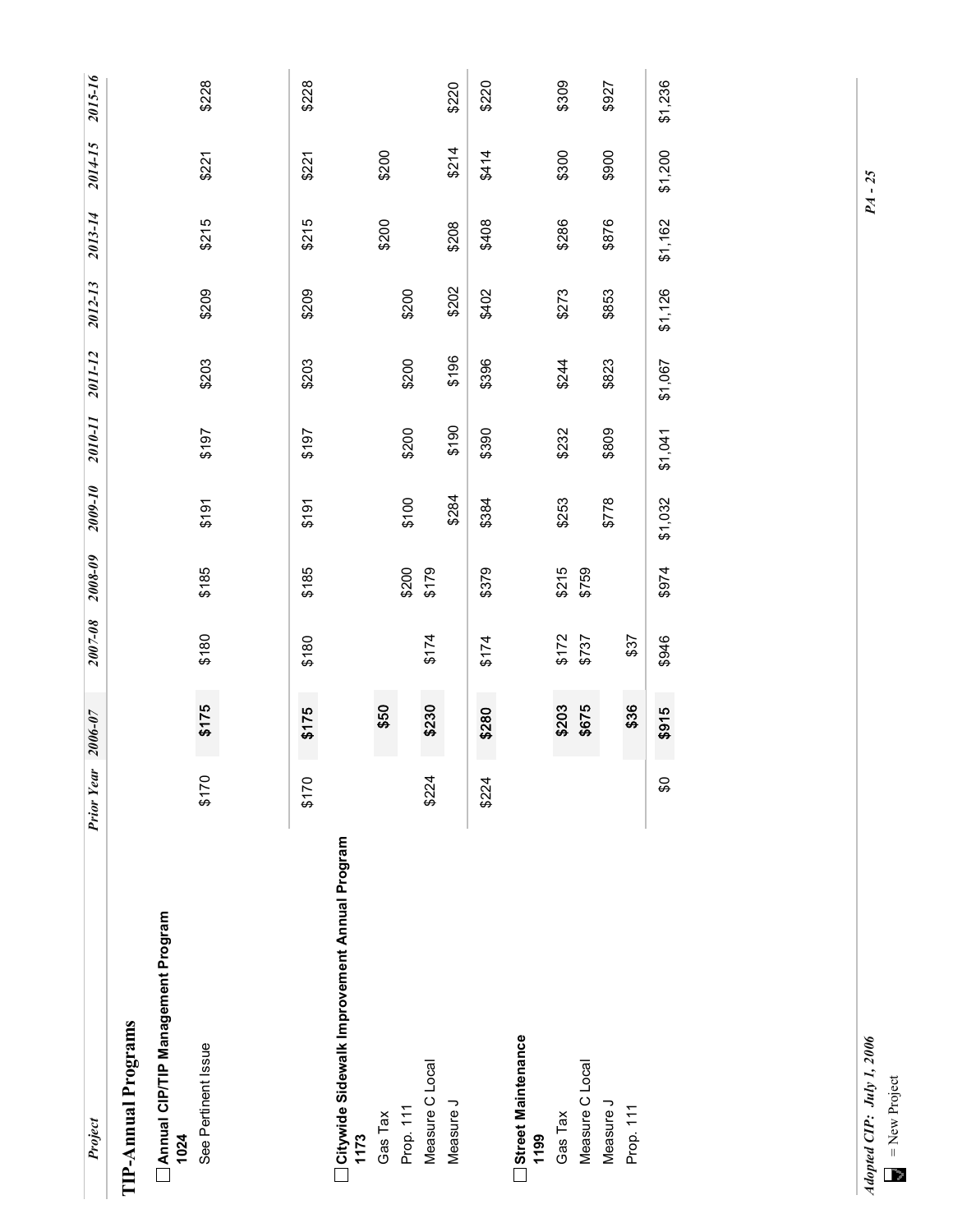| Project                                                                      | <b>Prior Year</b> | $2006 - 07$ | $2007 - 08$ | $2008 - 09$ | 2009-10 | 2010-11 | 2011-12 | 2012-13 | 2013-14 | 2014-15   | 2015-16 |
|------------------------------------------------------------------------------|-------------------|-------------|-------------|-------------|---------|---------|---------|---------|---------|-----------|---------|
| TRANSPAC Work Program<br>1361                                                |                   |             |             |             |         |         |         |         |         |           |         |
| Measure C Local                                                              | \$64              | \$65        | \$67        | \$69        |         |         |         |         |         |           |         |
| Measure J                                                                    |                   |             |             |             | \$71    | \$73    | \$75    | \$78    | \$80    | \$82      | \$85    |
|                                                                              |                   |             |             |             |         |         |         |         |         |           |         |
|                                                                              | \$64              | \$65        | \$67        | \$69        | \$71    | \$73    | \$75    | \$78    | \$80    | \$82      | \$85    |
| Arterial/Collector Street Overlay/Pavement Management System Program<br>1363 |                   |             |             |             |         |         |         |         |         |           |         |
| See Pertinent Issue                                                          |                   |             | \$1,440     | \$700       | \$1,450 | \$1,350 | \$1,300 | \$540   | \$750   | \$850     | \$800   |
|                                                                              |                   |             |             |             |         |         |         |         |         |           |         |
|                                                                              | S)                | <b>C</b>    | \$1,440     | \$700       | \$1,450 | \$1,350 | \$1,300 | \$540   | \$750   | \$850     | \$800   |
| Maintenance Patch Paving<br>1405                                             |                   |             |             |             |         |         |         |         |         |           |         |
| Gas Tax                                                                      |                   | \$146       | \$170       | \$180       | \$166   | \$176   | \$186   | \$197   | \$205   | \$212     | \$225   |
| Prop. 111                                                                    |                   | \$452       | \$446       | \$454       | \$488   | \$497   | \$507   | \$517   | \$531   | \$545     | \$562   |
|                                                                              |                   |             |             |             |         |         |         |         |         |           |         |
|                                                                              | œ                 | T.<br>\$598 | \$616       | \$634       | \$653   | \$673   | \$693   | \$714   | \$735   | \$757     | \$787   |
| Street Surface Seal Program (Slurry and Cape Seals) & Striping<br>1510       |                   |             |             |             |         |         |         |         |         |           |         |
| Gas Tax                                                                      |                   | \$905       | \$932       | \$960       | \$988   | \$1,018 | \$1,049 | \$1,080 | \$1,112 | \$1,146   | \$1,180 |
|                                                                              |                   |             |             |             |         |         |         |         |         |           |         |
|                                                                              |                   |             |             |             |         |         |         |         |         |           |         |
|                                                                              | œ                 | \$905       | \$932       | \$960       | \$988   | \$1,018 | \$1,049 | \$1,080 | \$1,112 | \$1,146   | \$1,180 |
| Adopted CIP: July 1, 2006<br>$=$ New Project                                 |                   |             |             |             |         |         |         |         |         | $PA - 26$ |         |
| $\overline{\phantom{a}}$                                                     |                   |             |             |             |         |         |         |         |         |           |         |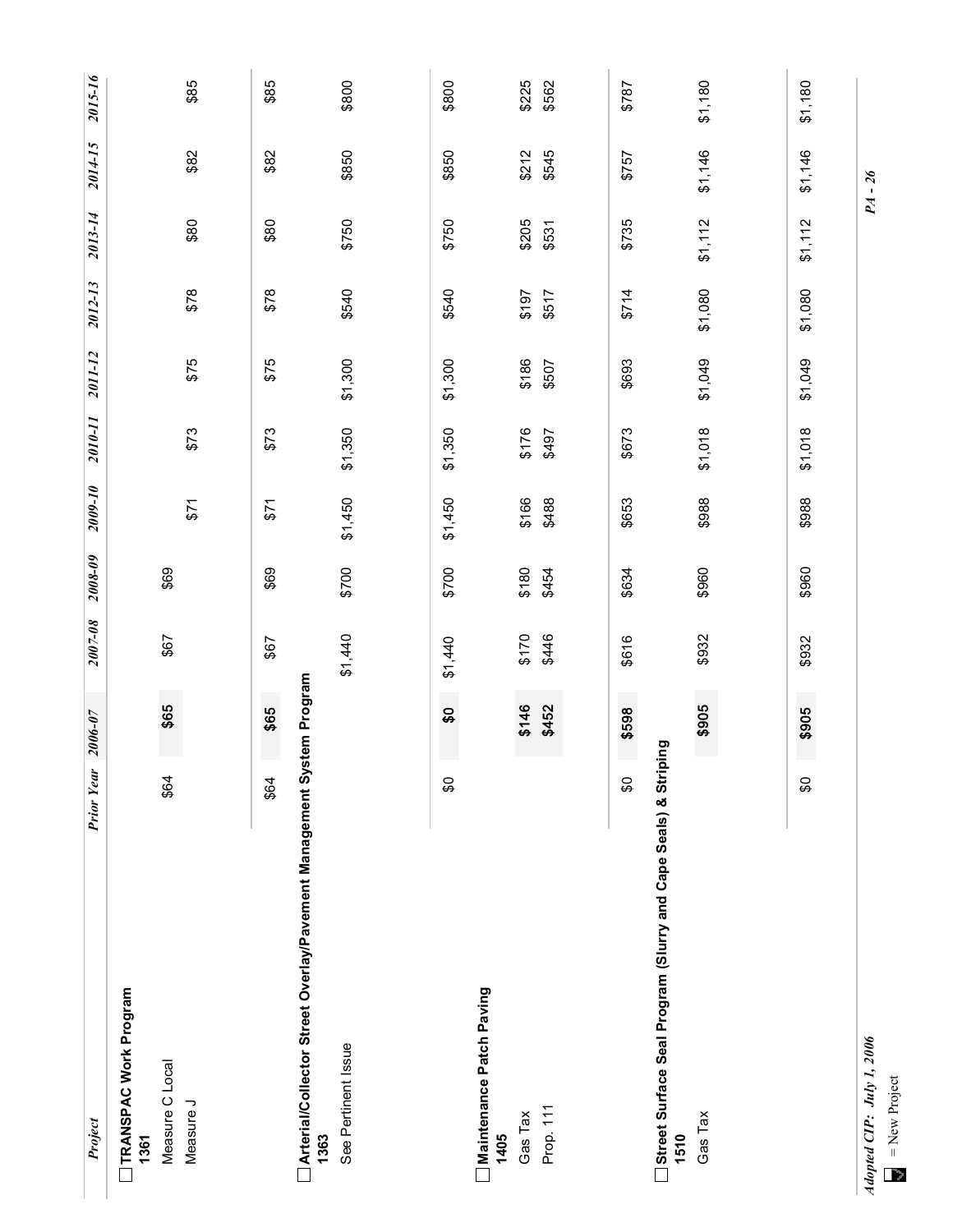| Project                                              | <b>Prior Year</b> | $2006 - 07$ | $2007 - 08$ | $2008 - 09$ | 2009-10 | 2010-11 | 2011-12        | 2012-13 | 2013-14 | 2014-15 | 2015-16 |
|------------------------------------------------------|-------------------|-------------|-------------|-------------|---------|---------|----------------|---------|---------|---------|---------|
| Congestion Management<br>1531                        |                   |             |             |             |         |         |                |         |         |         |         |
| Prop. 111                                            | \$15              | \$16        | 517         | 517         | \$18    |         |                |         |         |         |         |
|                                                      |                   |             |             |             |         |         |                |         |         |         |         |
|                                                      | \$15              | \$16        | 517         | 213         | \$18    | \$      | $\mathfrak{S}$ | \$      | \$      | \$      | œ       |
| Traffic Maintenance Materials<br>1623                |                   |             |             |             |         |         |                |         |         |         |         |
| Prop. 111                                            |                   | \$155       | \$159       | \$164       | \$169   | \$174   | \$179          | \$185   | \$190   | \$196   | \$202   |
|                                                      |                   |             |             |             |         |         |                |         |         |         |         |
|                                                      | \$                | \$155       | \$159       | \$164       | \$169   | \$174   | \$179          | \$185   | \$190   | \$196   | \$202   |
| Street Maintenance (Crack Sealing)<br>1853           |                   |             |             |             |         |         |                |         |         |         |         |
| Measure C Local                                      |                   | \$65        | \$67        | \$69        |         |         |                |         |         |         |         |
| Measure J                                            |                   |             |             |             | \$71    | \$73    | \$75           | \$77    | \$80    | \$82    | \$84    |
|                                                      | S)                | \$65        | \$67        | \$69        | \$71    | \$73    | \$75           | 577     | \$80    | \$82    | \$84    |
| Citywide Traffic/Street Improvements Program<br>1951 |                   |             |             |             |         |         |                |         |         |         |         |
| OSIP (420)                                           | \$487             | \$780       | \$915       | \$910       | \$646   | \$663   | \$680          | \$537   | \$615   | \$733   | \$752   |
| See Pertinent Issue                                  | \$759             |             |             |             |         |         |                |         |         |         |         |
|                                                      | \$1,245           | \$780       | \$915       | \$910       | \$646   | \$663   | \$680          | \$537   | \$615   | \$733   | \$752   |
|                                                      |                   |             |             |             |         |         |                |         |         |         |         |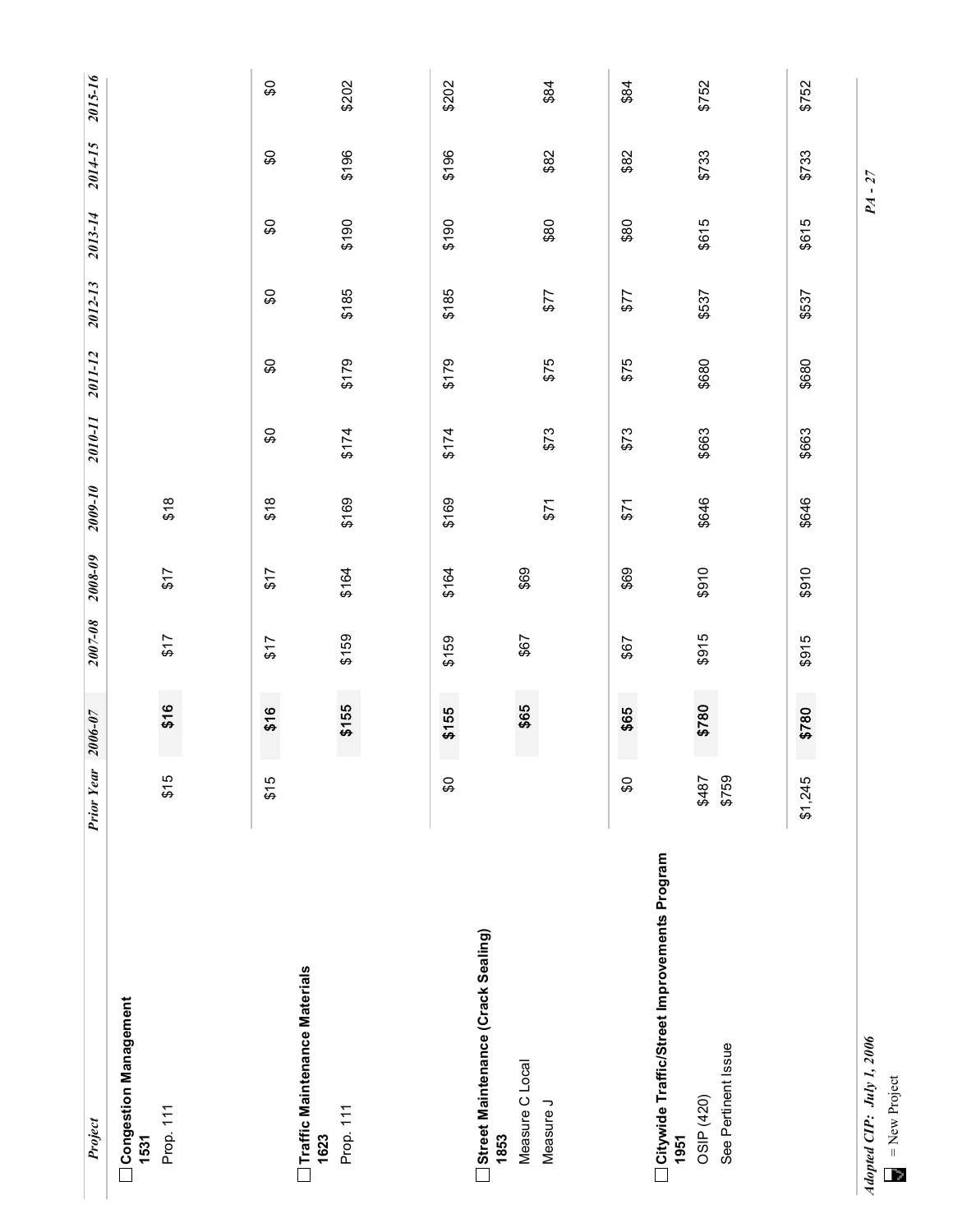| Project                                                                                            | <b>Prior Year</b> | 2006-07        |     |     | 2007-08 2008-09 2009-10 2010-11 2011-12 2012-13 2013-14 2014-15 2015-16 |     |     |   |     |   |   |
|----------------------------------------------------------------------------------------------------|-------------------|----------------|-----|-----|-------------------------------------------------------------------------|-----|-----|---|-----|---|---|
| $\Box$ Arterial/Collector Street Overlay/Pavement Management System Implementation Project<br>2363 |                   |                |     |     |                                                                         |     |     |   |     |   |   |
| See Pertinent Issue                                                                                | \$1,100           |                |     |     |                                                                         |     |     |   |     |   |   |
| Gas Tax                                                                                            |                   |                |     |     |                                                                         |     |     |   |     |   |   |
| Prop. 111                                                                                          |                   | \$110<br>\$250 |     |     |                                                                         |     |     |   |     |   |   |
| Measure C Local                                                                                    |                   | \$80           |     |     |                                                                         |     |     |   |     |   |   |
|                                                                                                    | \$1,100           | \$440          | \$O | \$O | SO                                                                      | \$O | \$O | œ | \$O | S | œ |
| <b>Z Citywide Traffic/Street Improvements Implementation Project</b><br>2951                       |                   |                |     |     |                                                                         |     |     |   |     |   |   |
| OSIP (420)                                                                                         |                   | \$300          |     |     |                                                                         |     |     |   |     |   |   |
|                                                                                                    |                   |                |     |     |                                                                         |     |     |   |     |   |   |
|                                                                                                    |                   |                |     |     |                                                                         |     |     |   |     |   |   |
|                                                                                                    | \$O               | \$300          | œ   | S   | œ                                                                       | \$O | \$O | œ | \$O | œ | œ |

Subvord TIP-Annual Programs \$5,818 \$5,818 \$5,512 \$5,624 \$5,674 \$5,651 \$5,716 \$4,947 \$5,582 \$5,574 \$5,582 \$5,682 \$5,347 \$4,947 \$5,716 \$5,674 \$5,651 \$5,062 \$2,818 \$4,693 \$5,512 Subtotal TIP-Annual Programs

\$5,574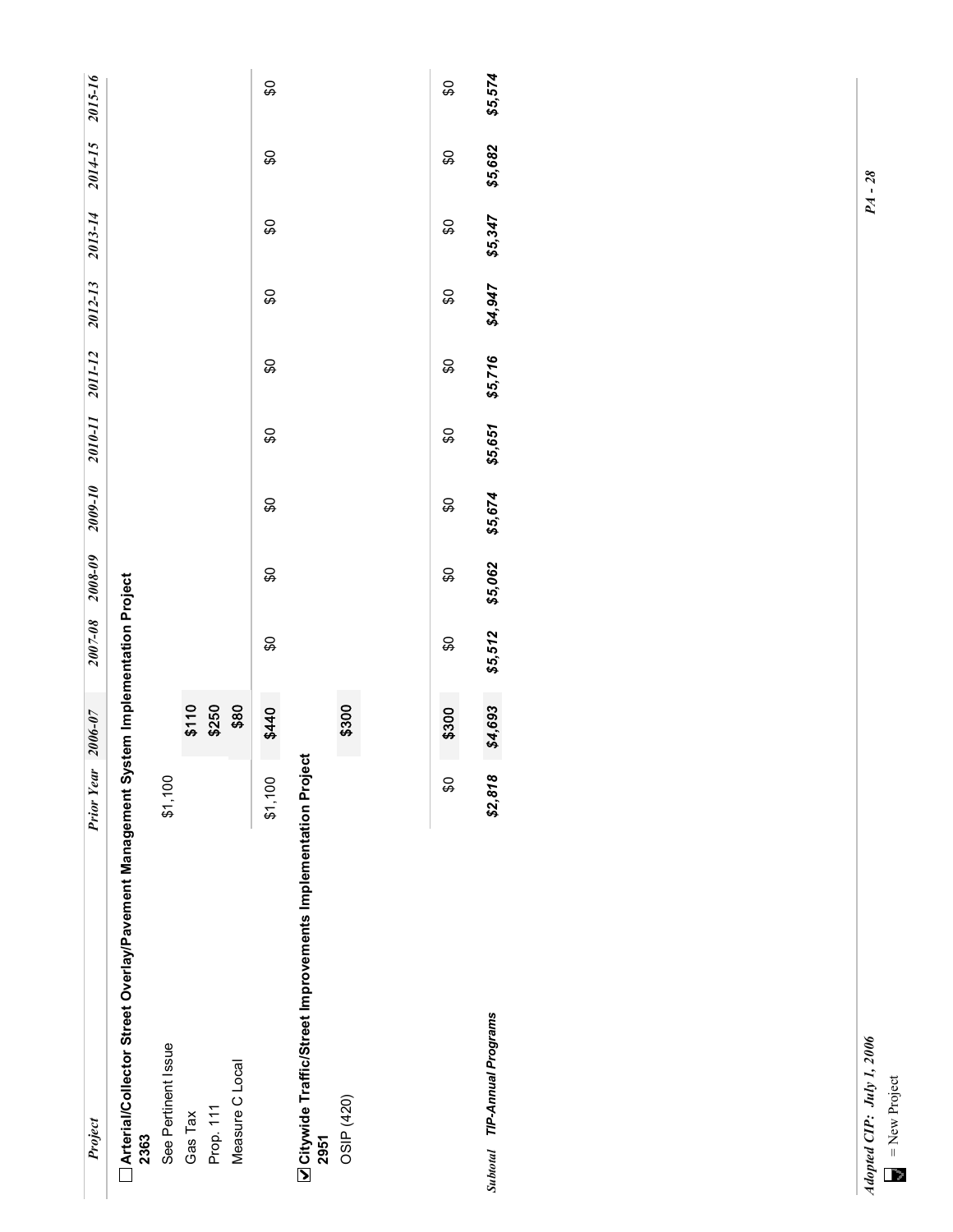| Project                                                       | <b>Prior Year</b> | $2006 - 07$  | $2007 - 08$ | $2008 - 09$ | 2009-10 2010-11 |                | 2011-12        | 2012-13 | 2013-14 | 2014-15 | 2015-16 |
|---------------------------------------------------------------|-------------------|--------------|-------------|-------------|-----------------|----------------|----------------|---------|---------|---------|---------|
| <b>TIP-Local Streets and Roads</b>                            |                   |              |             |             |                 |                |                |         |         |         |         |
| Traffic Calming<br>1028                                       |                   |              |             |             |                 |                |                |         |         |         |         |
| See Pertinent Issue                                           | \$214             |              |             |             |                 |                |                |         |         |         |         |
| Measure C Local                                               |                   | \$85<br>\$35 | \$120       |             |                 |                |                |         |         |         |         |
| Prop. 111                                                     |                   |              |             |             |                 |                |                |         |         |         |         |
| TBD                                                           |                   |              |             | \$120       | \$120           | \$120          | \$120          | \$120   | \$120   | \$120   | \$120   |
|                                                               | \$214             | \$120        | \$120       | \$120       | \$120           | \$120          | \$120          | \$120   | \$120   | \$120   | \$120   |
| Concord Avenue / Highway 242 Interchange Improvements<br>1149 |                   |              |             |             |                 |                |                |         |         |         |         |
| See Pertinent Issue                                           | \$20,425          |              |             |             |                 |                |                |         |         |         |         |
| OSIP (420)                                                    |                   | \$70         |             |             |                 |                |                |         |         |         |         |
|                                                               |                   |              |             |             |                 |                |                |         |         |         |         |
|                                                               |                   |              |             |             |                 |                |                |         |         |         |         |
|                                                               | \$20,425          | \$70         | œ           | œ           | œ               | $\mathfrak{S}$ | \$             | œ       | œ       | œ       | œ       |
| Galindo Creek Trail Closure and Slope Rehabilitation<br>1283  |                   |              |             |             |                 |                |                |         |         |         |         |
| Parkland Fees-Zone A                                          | \$99              |              |             |             |                 |                |                |         |         |         |         |
| Land & Water Conservation Grant                               | \$200             |              |             |             |                 |                |                |         |         |         |         |
| Gas Tax                                                       | \$120             |              |             |             |                 |                |                |         |         |         |         |
| <b>TDA Grant</b>                                              | \$60              |              |             |             |                 |                |                |         |         |         |         |
|                                                               | \$479             | œ            | œ           | œ           | œ               | \$             | $\mathfrak{S}$ | S       | œ       | S       | S       |
|                                                               |                   |              |             |             |                 |                |                |         |         |         |         |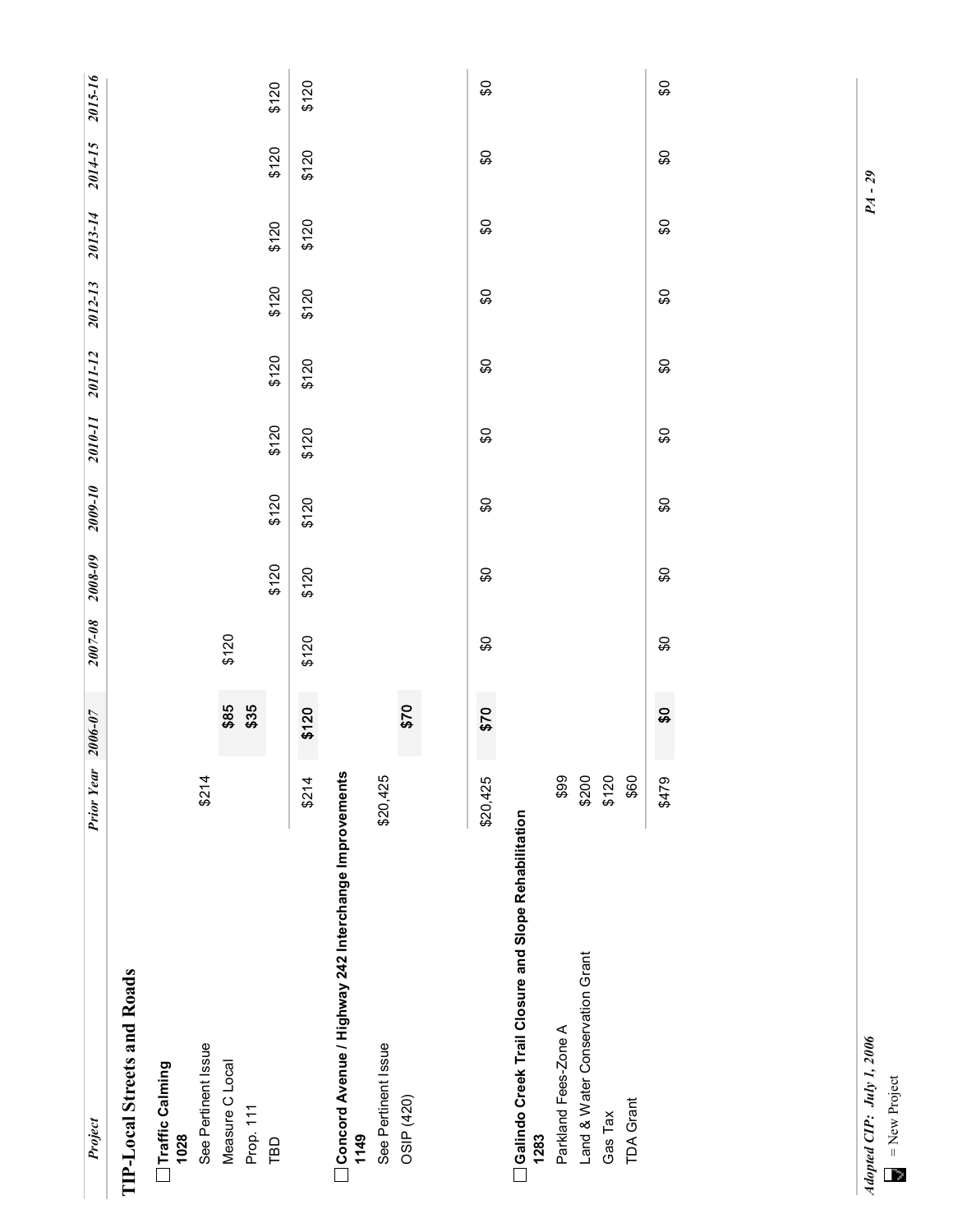| Project                                                                                                                                           | <b>Prior Year</b> | $2006 - 07$                      | $2007 - 08$ | $2008 - 09$ | 2009-10 | 2010-11 | 2011-12 | 2012-13 | 2013-14 | 2014-15        | 2015-16 |
|---------------------------------------------------------------------------------------------------------------------------------------------------|-------------------|----------------------------------|-------------|-------------|---------|---------|---------|---------|---------|----------------|---------|
| Commerce Avenue Bridge @ Pine Creek Channel<br>Transportation Earmark Bill<br>Developer Contribution<br>See Pertinent Issue<br>OSIP (420)<br>1761 | \$4,437           | \$1,020<br>\$1,360<br>\$180      |             |             |         |         |         |         |         |                |         |
| Seismic Retrofit of the Marsh Dr Bridge Over Walnut Creek Channel                                                                                 | \$4,437           | \$2,560                          | \$          | \$          | \$      | \$O     | \$O     | \$      | \$      | $\mathfrak{S}$ | S       |
| Federal Seismic Funds<br>Measure C Local<br>Gas Tax<br>1854                                                                                       | \$20<br>\$1,179   | \$150                            |             |             |         |         |         |         |         |                |         |
| Concord Boulevard Sidewalk (Farm Bureau Road and Sattler<br>Regional Bicycle & Pedestrian Grant Pro<br>OSIP (420)<br>2012                         | \$120<br>\$1,199  | \$150<br>\$80<br>\$572<br>Drive) | œ           | œ           | S       | \$O     | œ       | S)      | S       | S)             | S       |
| Willow Pass Road at Sutter Street ADA Improvements<br>OSIP Citywide (410)<br>2013                                                                 | \$275<br>\$120    | \$160<br>\$652                   | S)          | S)          | œ       | \$O     | \$O     | S)      | S)      | S)             | \$      |
|                                                                                                                                                   | \$275             | \$160                            | S)          | \$          | S       | \$      | \$O     | S       | œ       | œ              | S       |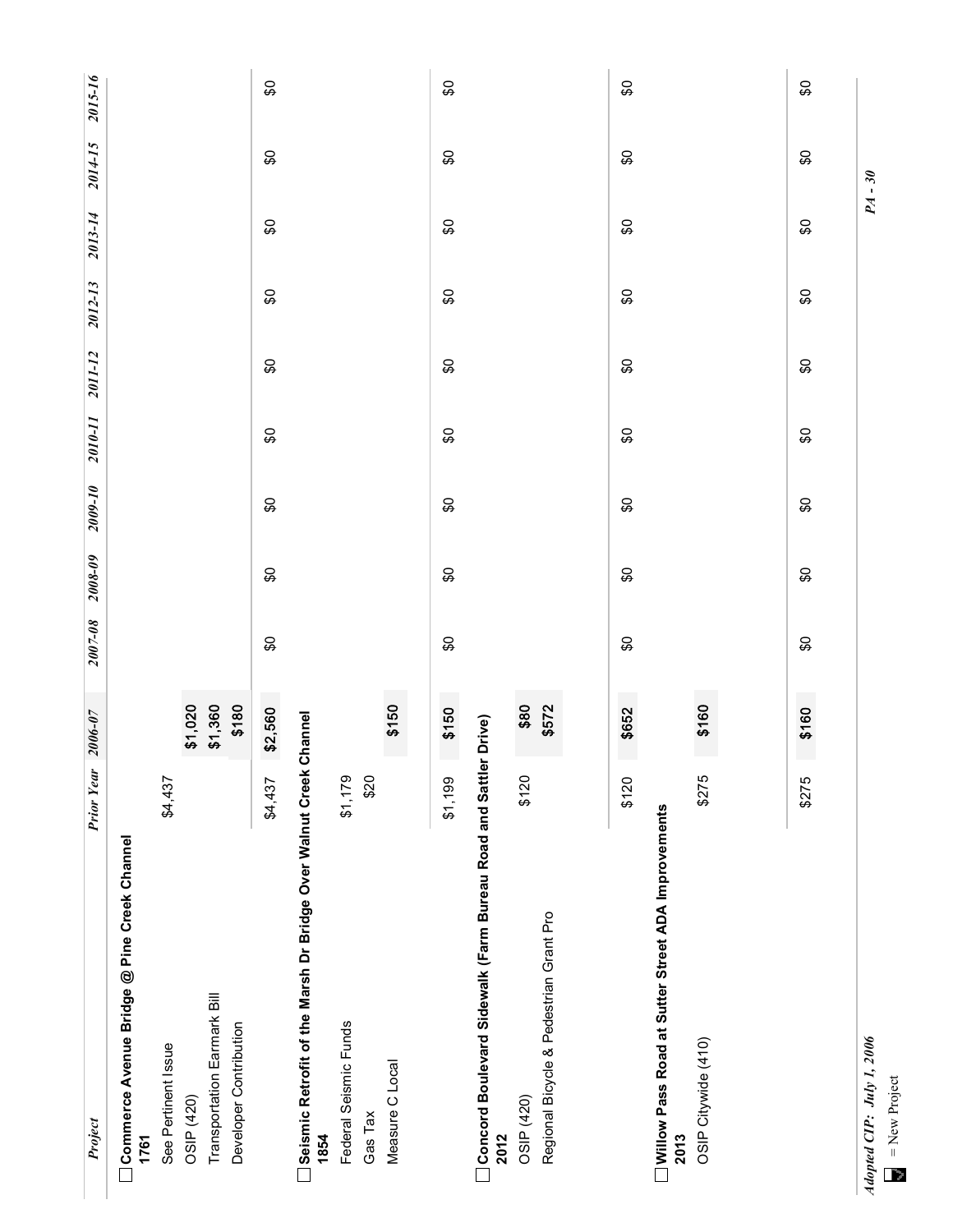| Project                                                                             | <b>Prior Year</b>           | $2006 - 07$               | $2007 - 08$ | $2008 - 09$ | $2009 - 10$ | 2010-11                   | 2011-12        | 2012-13 | 2013-14 | 2014-15 | 2015-16 |
|-------------------------------------------------------------------------------------|-----------------------------|---------------------------|-------------|-------------|-------------|---------------------------|----------------|---------|---------|---------|---------|
| Housing Incentive Program Grant Improvements<br><b>HIP Grant</b><br>Gas Tax<br>2014 | \$1,986<br>\$250            |                           |             |             |             |                           |                |         |         |         |         |
| Transportation Planning Grant<br>Roadway Collision Survey<br>2022                   | \$45<br>\$2,236             | $\boldsymbol{\mathsf{S}}$ | œ           | œ           | \$          | $\mathfrak{S}$            | \$O            | \$      | œ       | œ       | \$      |
| Gas Tax                                                                             | $\boldsymbol{\mathfrak{s}}$ |                           |             |             |             |                           |                |         |         |         |         |
| Landana Sidewalk Improvements<br>2023                                               | \$51                        | \$0                       | œ           | œ           | œ           | \$O                       | $\mathfrak{S}$ | \$      | œ       | œ       | \$      |
| Safe Route To Schools (SR2S)<br>Gas Tax                                             | \$37                        | \$329                     |             |             |             |                           |                |         |         |         |         |
| Mesa Street Trail Improvements<br>2024                                              | \$37                        | \$329                     | œ           | œ           | œ           | \$                        | \$O            | œ       | œ       | œ       | œ       |
| Safe Routes to Transit Grant<br>Gas Tax                                             | \$50                        |                           | \$220       |             |             |                           |                |         |         |         |         |
|                                                                                     | \$50                        | \$0                       | \$220       | œ           | œ           | $\boldsymbol{\mathsf{S}}$ | \$O            | œ       | \$      | \$      | œ       |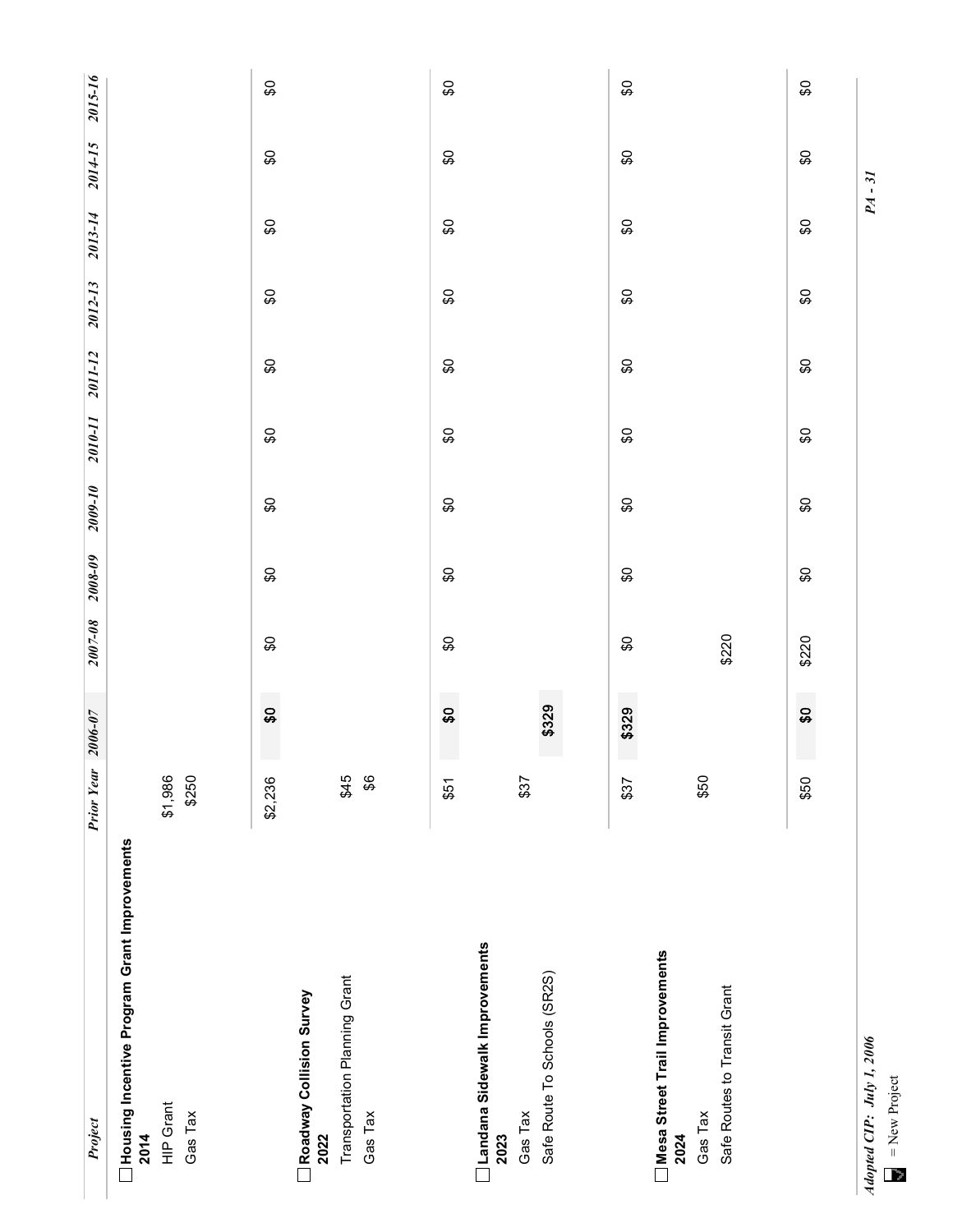| Project                                                                     | Prior Year | $2006 - 07$                 | $2007 - 08$ | $2008 - 09$         | 2009-10 | 2010-11        | 2011-12          | 2012-13 | 2013-14        | 2014-15 | 2015-16 |
|-----------------------------------------------------------------------------|------------|-----------------------------|-------------|---------------------|---------|----------------|------------------|---------|----------------|---------|---------|
| Community Based Transportation Planning Project - Monument Corridor<br>2026 |            |                             |             |                     |         |                |                  |         |                |         |         |
| MTC Grant                                                                   | \$60       |                             |             |                     |         |                |                  |         |                |         |         |
|                                                                             |            |                             |             |                     |         |                |                  |         |                |         |         |
|                                                                             | \$60       | င္တ                         | S           | S                   | S       | \$O            | \$O              | S)      | \$             | S       | S       |
| Ygnacio Valley Road Landslide Repair and Restoration<br>2034                |            |                             |             |                     |         |                |                  |         |                |         |         |
| Federal Highway Administration (FHWA)<br>Measure C Local                    | \$1,100    | \$3,508<br>\$108<br>\$1,020 |             |                     |         |                |                  |         |                |         |         |
| Measure C <sub>1-680</sub>                                                  |            |                             |             |                     |         |                |                  |         |                |         |         |
|                                                                             | \$1,100    | \$4,636                     | <b>C</b>    | œ                   | œ       | <b>C</b>       | $\mathfrak{S}$   | œ       | \$             | œ       | œ       |
| Z Bailey Road Traffic Improvements<br>2049                                  |            |                             |             |                     |         |                |                  |         |                |         |         |
| Traffic Mitigation Fees                                                     |            | \$123                       |             | \$63                | \$60    | \$343          | \$301<br>\$2,554 |         |                |         |         |
| Grant Funds                                                                 |            |                             |             |                     |         |                |                  |         |                |         |         |
| Concord-Owned ROW                                                           |            | \$1,039                     |             |                     |         |                |                  |         |                |         |         |
|                                                                             | \$O        | \$1,162                     | SO,         | \$63                | \$60    | \$343          | \$2,855          | œ       | œ              | œ       | œ       |
| Downtown Streetscape and Lighting<br>2050                                   |            |                             |             |                     |         |                |                  |         |                |         |         |
| Redevelopment                                                               |            | \$545                       |             |                     |         |                |                  |         |                |         |         |
|                                                                             |            |                             |             |                     |         |                |                  |         |                |         |         |
|                                                                             | SS,        | \$545                       | <b>C</b>    | $\pmb{\mathcal{G}}$ | œ       | $\mathfrak{S}$ | $\mathfrak{S}$   | œ       | $\mathfrak{S}$ | œ       | \$      |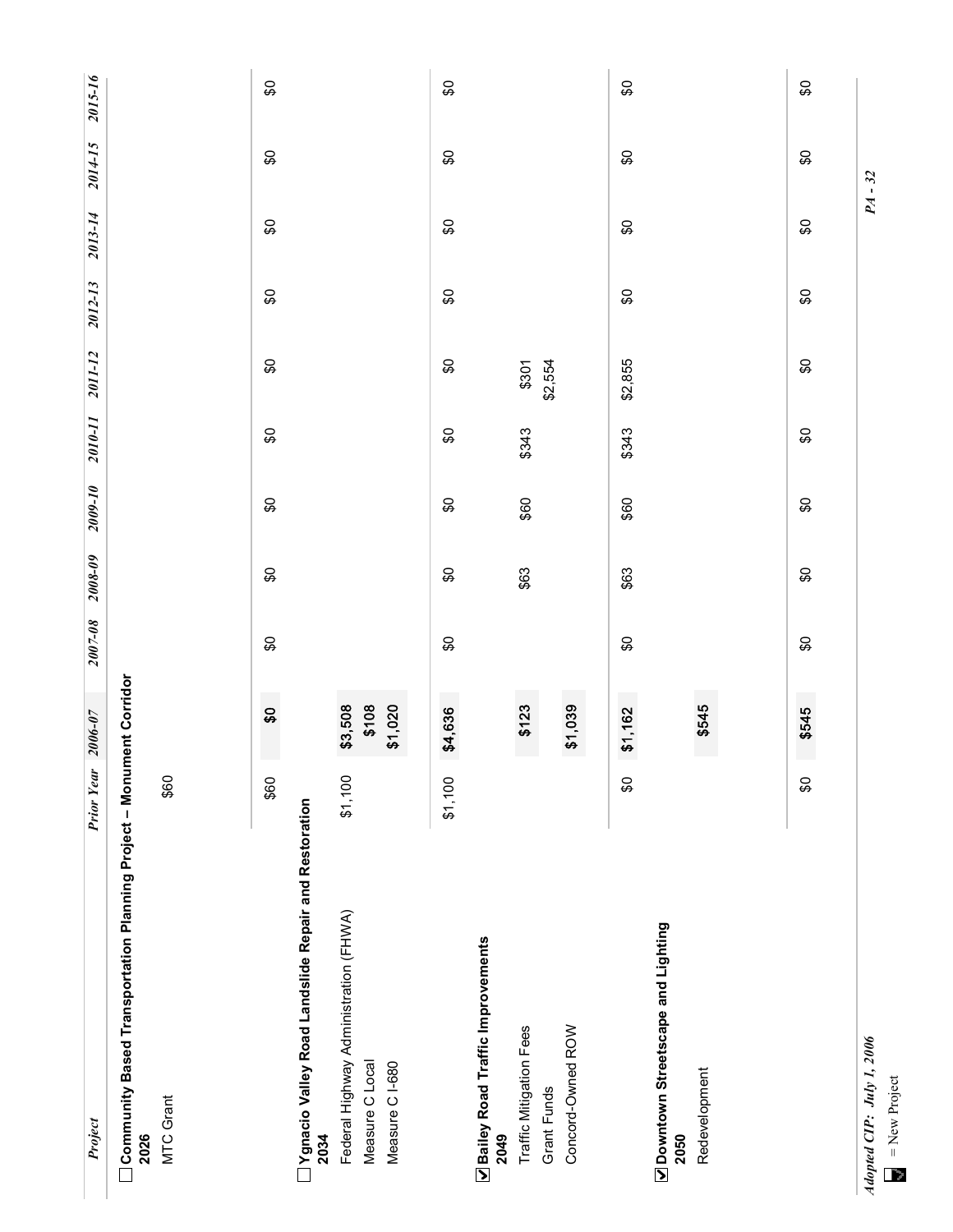| Project                                                                | <b>Prior Year</b> | $2006 - 07$ | $2007 - 08$ | $2008 - 09$ | 2009-10 | 2010-11        | 2011-12        | 2012-13 | 2013-14 | 2014-15    | 2015-16 |
|------------------------------------------------------------------------|-------------------|-------------|-------------|-------------|---------|----------------|----------------|---------|---------|------------|---------|
| O Concord Avenue/SR 242 SB Off-Ramp Additional Right Tur<br>2051       |                   | n Lane      |             |             |         |                |                |         |         |            |         |
| OSIP (420)                                                             |                   | \$350       | \$450       | \$800       |         |                |                |         |         |            |         |
|                                                                        |                   |             |             |             |         |                |                |         |         |            |         |
|                                                                        | \$                | \$350       | \$450       | \$800       | œ       | \$O            | $\mathfrak{S}$ | \$      | œ       | œ          | \$      |
| Oconcord Boulevard Sidewalk (Farm Bureau Road to Sixth Street)<br>2052 |                   |             |             |             |         |                |                |         |         |            |         |
| OSIP (420)                                                             |                   | \$400       |             |             |         |                |                |         |         |            |         |
| Regional Bicycle & Pedestrian Grant Pro                                |                   |             | \$800       |             |         |                |                |         |         |            |         |
|                                                                        |                   |             |             |             |         |                |                |         |         |            |         |
|                                                                        | œ                 | \$400       | \$800       | \$          | \$      | \$O            | \$O            | œ       | œ       | œ          | \$O     |
| Vaterworld Parkway Bridge over Walnut Creek<br>2053                    |                   |             |             |             |         |                |                |         |         |            |         |
| Redevelopment                                                          |                   | \$75        |             |             |         |                |                |         |         |            |         |
|                                                                        |                   |             |             |             |         |                |                |         |         |            |         |
|                                                                        | œ                 | \$75        | œ           | œ           | œ       | \$             | \$             | œ       | œ       | œ          | œ       |
| Concord Avenue at Diamond Blvd. Intersection Improvements<br>2057      |                   |             |             |             |         |                |                |         |         |            |         |
| OSIP (420)                                                             |                   | \$254       |             |             |         |                |                |         |         |            |         |
|                                                                        |                   |             |             |             |         |                |                |         |         |            |         |
|                                                                        | œ                 | \$254       | \$          | S           | \$      | $\mathfrak{S}$ | \$Ó            | \$      | œ       | \$         | \$      |
| Adopted CIP: July 1, 2006                                              |                   |             |             |             |         |                |                |         |         | $P_4 - 33$ |         |

*Adopted CIP: July 1, 2006*Adopted CIF: July 1, 2<br>J = New Project = New Project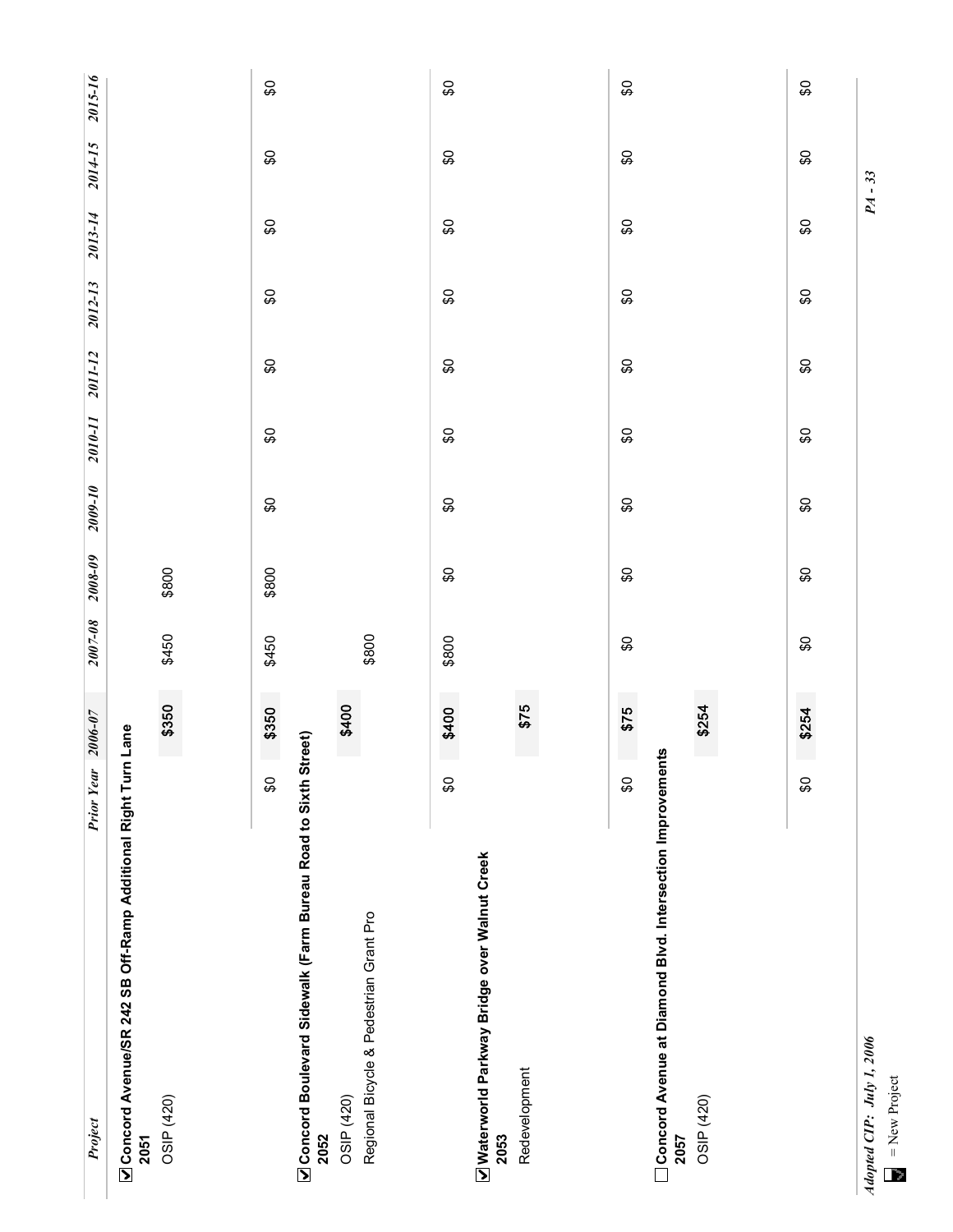|                                                           |                   |             |             | $2008 - 09$ |         | 2010-11 2011-12 |         |         |         |           |         |
|-----------------------------------------------------------|-------------------|-------------|-------------|-------------|---------|-----------------|---------|---------|---------|-----------|---------|
| Project                                                   | <b>Prior Year</b> | $2006 - 07$ | $2007 - 08$ |             | 2009-10 |                 |         | 2012-13 | 2013-14 | 2014-15   | 2015-16 |
| Subtotal TIP-Local Streets and Roads                      | \$90,622          | \$11,463    | \$1,590     | \$983       | \$180   | \$463           | \$2,975 | \$120   | \$120   | \$120     | \$120   |
|                                                           |                   |             |             |             |         |                 |         |         |         |           |         |
| Adopted CIP: July 1, 2006<br>$\blacksquare$ = New Project |                   |             |             |             |         |                 |         |         |         | $PA - 34$ |         |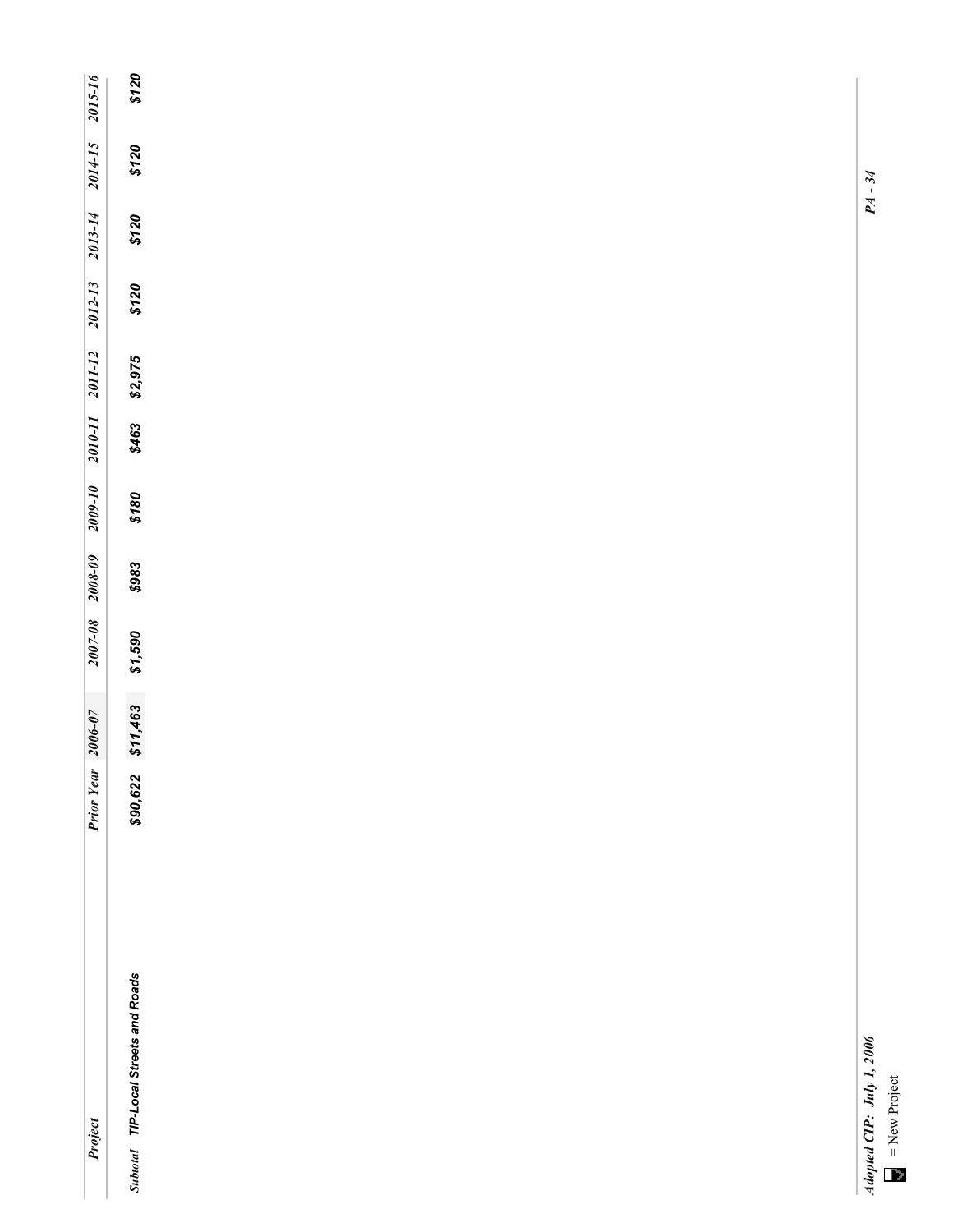| Project                                                                            | <b>Prior Year</b> | $2006 - 07$ | $2007 - 08$ | $2008 - 09$ | 2009-10 | 2010-11 | 2011-12 | 2012-13 | 2013-14 | 2014-15 | 2015-16 |
|------------------------------------------------------------------------------------|-------------------|-------------|-------------|-------------|---------|---------|---------|---------|---------|---------|---------|
| <b>TIP-Traffic Signals</b>                                                         |                   |             |             |             |         |         |         |         |         |         |         |
| ◯ Traffic Signal Light Emitting Diode (LED) Replacement Program (Citywide)<br>1037 |                   |             |             |             |         |         |         |         |         |         |         |
| OSIP (420)                                                                         |                   | \$241       | \$50        | \$99        | \$159   | \$215   | \$222   | \$228   | \$118   | \$121   | \$125   |
| OSIP 1 (411)                                                                       | \$50              |             |             |             |         |         |         |         |         |         |         |
| OSIP II (413)                                                                      | \$133             |             |             |             |         |         |         |         |         |         |         |
|                                                                                    | \$183             | \$241       | \$50        | \$99        | \$159   | \$215   | \$222   | \$228   | \$118   | \$121   | \$125   |
| Traffic Signal Controller Replacement<br>1181                                      |                   |             |             |             |         |         |         |         |         |         |         |
| Transportation System Management                                                   | \$150             |             |             |             |         |         |         |         |         |         |         |
| OSIP (420)                                                                         |                   |             |             | \$60        | \$61    | \$73    | \$120   | \$67    | \$69    | \$71    |         |
|                                                                                    |                   |             |             |             |         |         |         |         |         |         |         |
|                                                                                    | \$150             | \$          | œ           | \$60        | \$61    | \$73    | \$120   | \$67    | \$69    | \$71    | œ       |
| Treat Boulevard/Oak Grove Plaza Signal<br>2015                                     |                   |             |             |             |         |         |         |         |         |         |         |
| OSIP IV (416)                                                                      | \$65              |             |             |             |         |         |         |         |         |         |         |
| <b>HES Funds</b>                                                                   | \$360             |             |             |             |         |         |         |         |         |         |         |
|                                                                                    |                   |             |             |             |         |         |         |         |         |         |         |
|                                                                                    | \$425             | ဝ္တ         | œ           | \$O         | S)      | \$O     | \$      | œ       | œ       | œ       | S)      |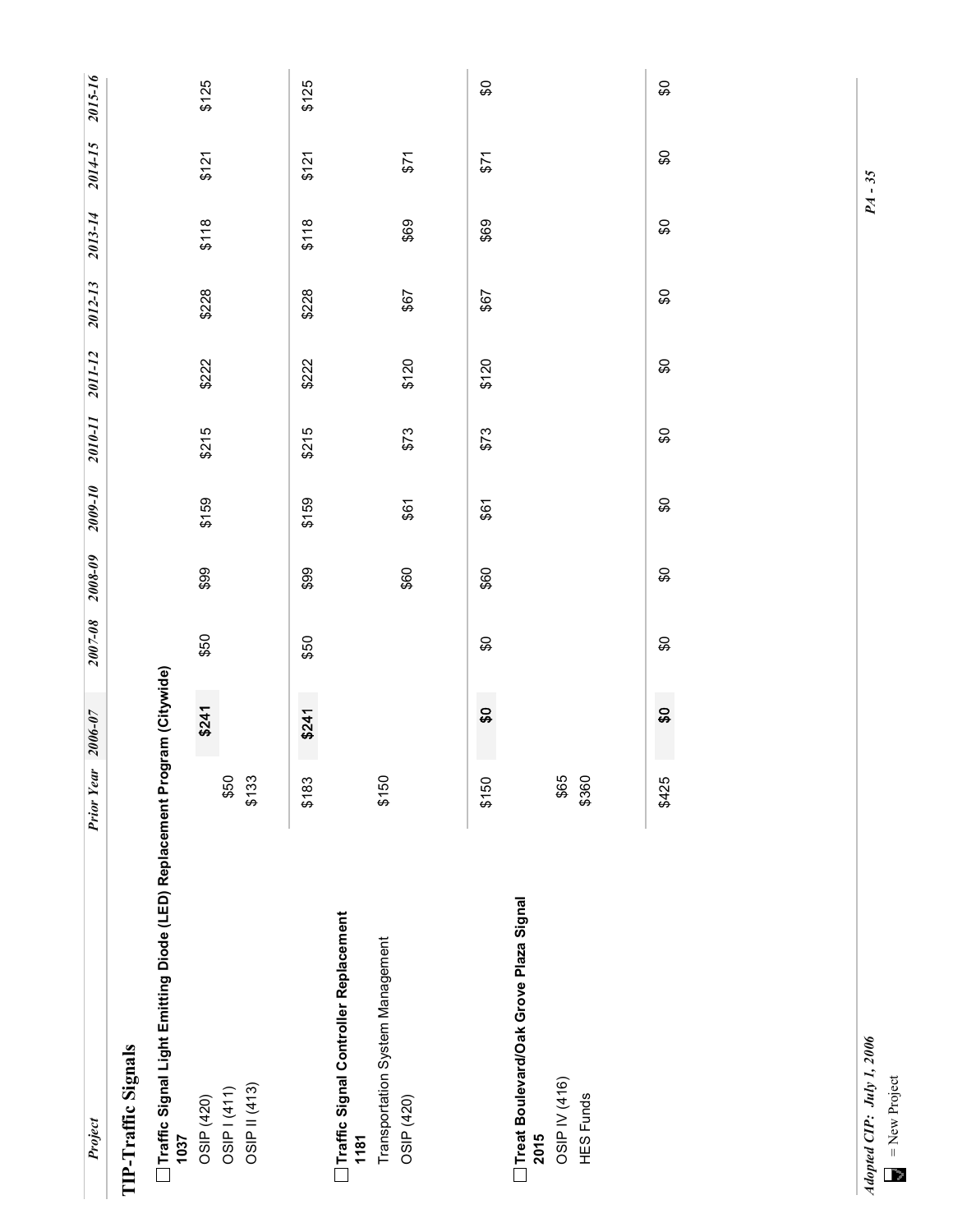| 006-07 | 90-200 | <i>008-09</i> | $11-600$ | 17-010; | <i>AII-11</i> | 2012-1 | $2013 - 14$ | 14-15 | 1-510 |
|--------|--------|---------------|----------|---------|---------------|--------|-------------|-------|-------|
|        |        |               |          |         |               |        |             |       |       |

## **Arnold Industrial Way/Laura Alice Way/Peralta Drive Traffic Signal Z** Arnold Industrial Way/Laura Alice Way/Peralta Drive Traffic Signal<br>2054

|         | ς. |
|---------|----|
| 4<br>t, | C  |

| <b>\$420</b> |  |  |
|--------------|--|--|
|              |  |  |
|              |  |  |
|              |  |  |
|              |  |  |
|              |  |  |
|              |  |  |
|              |  |  |
| OSIP (420    |  |  |
|              |  |  |

\$420

|                                                         | S   | \$420 | œ    | œ    | œ    | \$   | \$   | œ    | œ    | œ    | œ    |
|---------------------------------------------------------|-----|-------|------|------|------|------|------|------|------|------|------|
| Traffic Signal Retiming Program<br>2055                 |     |       |      |      |      |      |      |      |      |      |      |
| OSIP (420)                                              |     | \$75  | \$75 | \$75 | \$75 | \$75 | \$75 | \$75 | \$75 | \$75 | \$75 |
|                                                         |     |       |      |      |      |      |      |      |      |      |      |
|                                                         | င္တ | \$75  | \$75 | \$75 | \$75 | \$75 | \$75 | \$75 | \$75 | \$75 | \$75 |
| Bates Avenue/Commercial Circle Traffic Signal<br>TS-402 |     |       |      |      |      |      |      |      |      |      |      |

|                              | င္တ   | $\boldsymbol{\mathsf{S}}$ | \$    | \$65  | \$340 | $\boldsymbol{\mathsf{S}}$ | <b>Q\$</b> | \$    | \$O   | œ     | 9     |
|------------------------------|-------|---------------------------|-------|-------|-------|---------------------------|------------|-------|-------|-------|-------|
| Subtotal TIP-Traffic Signals | \$758 | \$736                     | \$125 | \$298 | \$636 | \$364                     | 5178       | \$371 | \$262 | \$267 | \$200 |

OSIP (420) \$65 \$340

OSIP (420)

\$340

\$65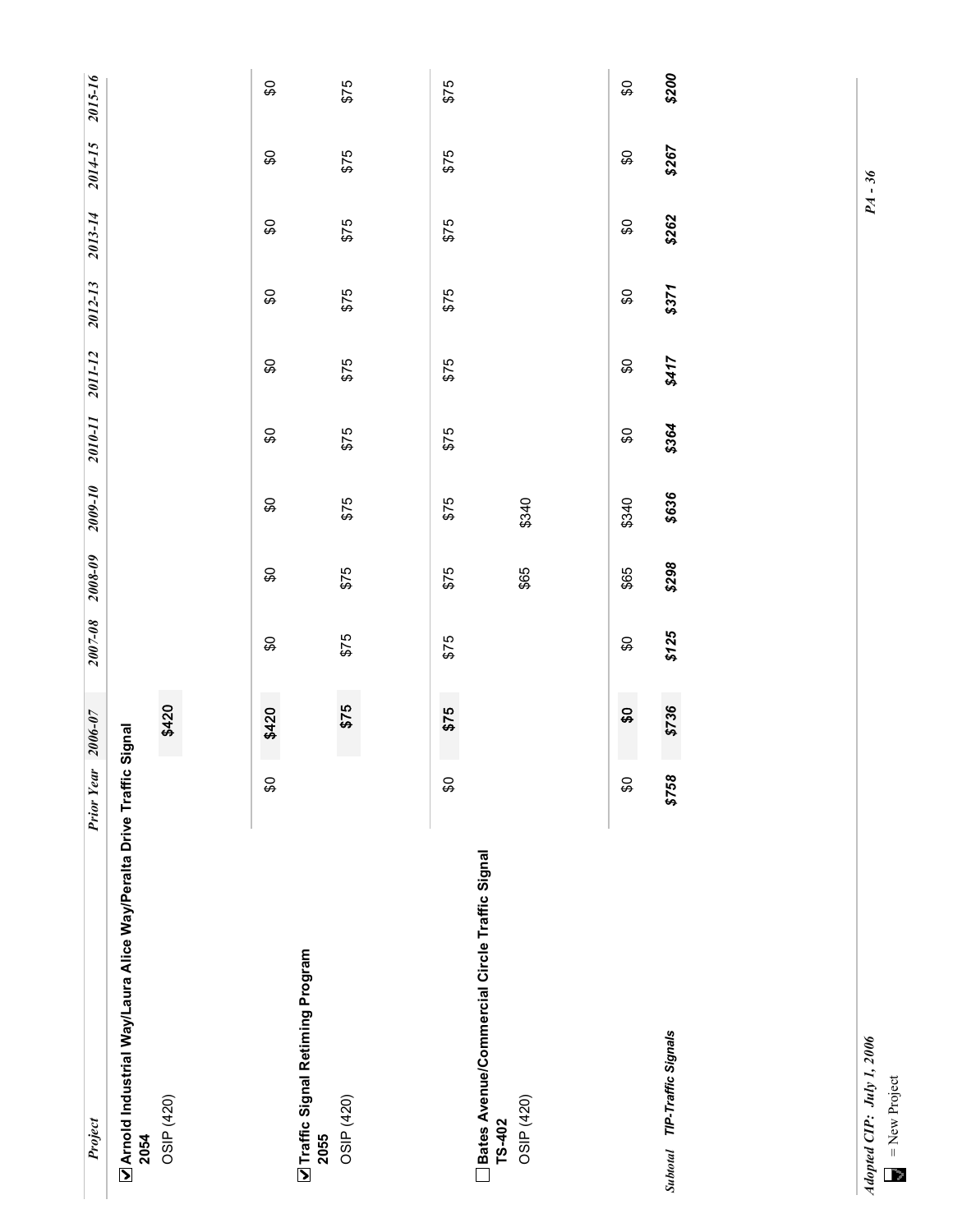| Project                                                                     | <b>Prior Year</b> | $2006 - 07$ | $2007 - 08$ | $2008 - 09$ | 2009-10 | 2010-11 | 2011-12  | 2012-13 | 2013-14 | 2014-15 | 2015-16 |
|-----------------------------------------------------------------------------|-------------------|-------------|-------------|-------------|---------|---------|----------|---------|---------|---------|---------|
| Utility Undergrounding Project<br>TIP-Utility Undergrounding<br>1228        |                   |             |             |             |         |         |          |         |         |         |         |
| Rule 20A                                                                    | \$3,577           | \$819       | \$856       | \$895       | \$935   | \$26\$  | \$1,022  | \$1,069 | \$117   | \$1,168 | \$1,221 |
|                                                                             | \$3,577           | \$819       | \$856       | \$895       | \$935   | \$26\$  | \$1,022  | \$1,069 | \$1,117 | \$1,168 | \$1,221 |
| The Alameda Utility Undergrounding, Clayton Road to Cordova Way<br>1239     |                   |             |             |             |         |         |          |         |         |         |         |
| Rule 20A                                                                    |                   | \$700       |             |             |         |         |          |         |         |         |         |
| Developer Contribution                                                      | \$10              | \$20        | \$20        |             |         |         |          |         |         |         |         |
|                                                                             |                   |             |             |             |         |         |          |         |         |         |         |
|                                                                             | 610               | \$720       | \$20        | S           | \$      | \$O     | \$O      | S       | \$      | \$O     | \$      |
| <b>V</b> East Street Undergrounding, Pacheco Street to Karen Street<br>2059 |                   |             |             |             |         |         |          |         |         |         |         |
| Rule 20A                                                                    |                   |             |             | \$1,027     |         |         |          |         |         |         |         |
| Redevelopment                                                               |                   | \$120       | \$601       |             |         |         |          |         |         |         |         |
|                                                                             | S                 | \$120       | \$601       | \$1,027     | S       | \$O     | \$O      | S       | S       | S       | œ       |
| TIP-Utility Undergrounding<br><b>Subtotal</b>                               | \$3,587           | \$1,659     | \$1,477     | \$1,922     | \$935   | \$978   | \$1,022  | \$1,069 | \$1,117 | \$1,168 | \$1,221 |
| TOTAL                                                                       | \$37,845          | \$18,551    | \$8,704     | \$8,265     | \$7,425 | \$7,456 | \$10,131 | \$6,507 | \$6,846 | \$7,237 | \$7,115 |